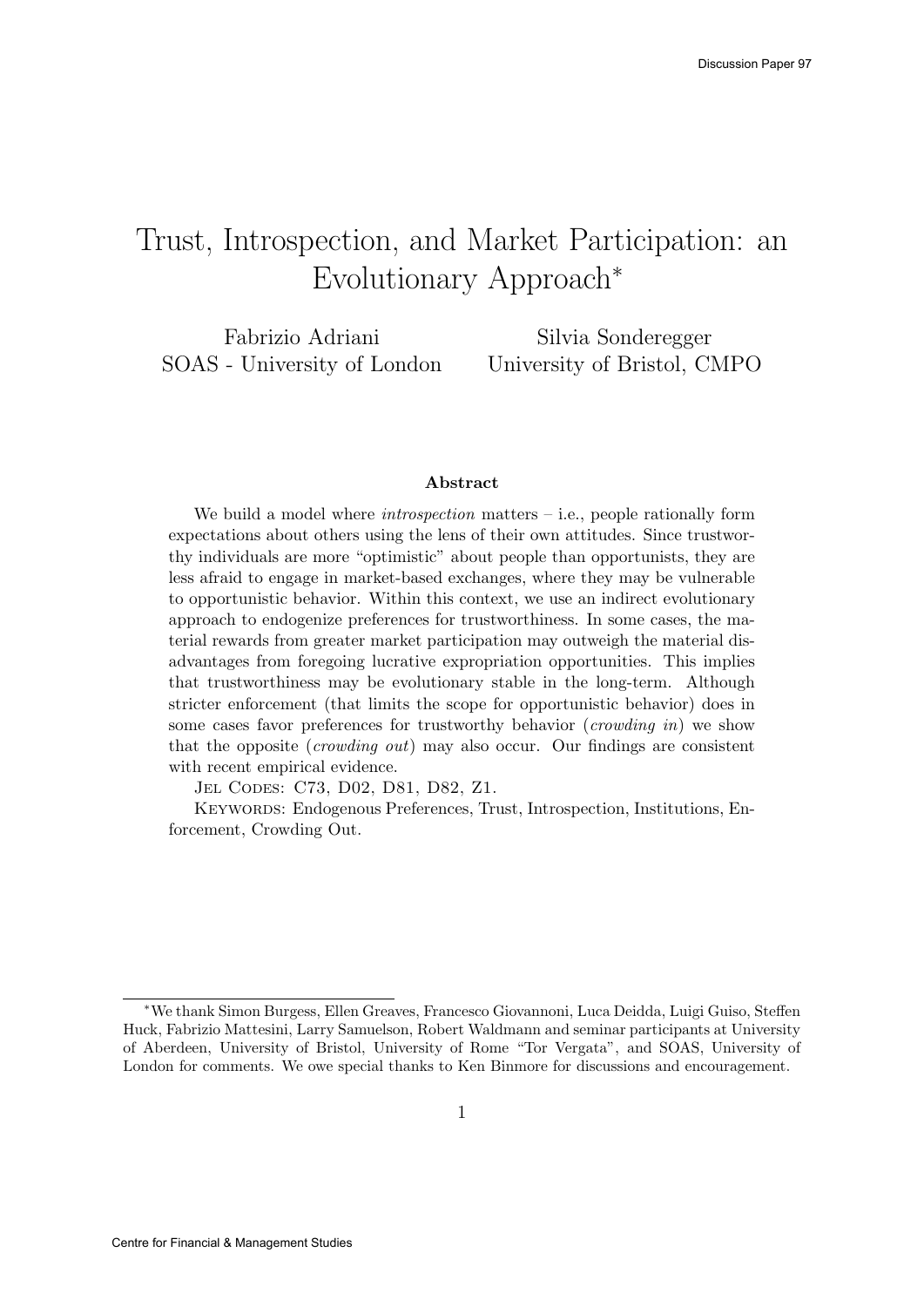### 1 Introduction

Modern life often requires us to engage with strangers, who may potentially behave opportunistically. Within this context, the willingness to trust others becomes a prerequisite for interaction. The importance of trust for economic exchange is documented by a recent paper by Guiso, Sapienza and Zingales (2007), who show that more trusting individuals are significantly more likely to invest in the stock market, even after accounting for risk aversion and stock-market optimism. This suggests that an individual's willingness to trust others has important consequences for his economic well-being.

The issue of trust is intimately related with that of intrinsic motivation, or ethical attitudes within society. When "honest" ethical attitudes are widespread, the risk of being expropriated is low, even in the absence of explicit enforcement measures and/or reputation concerns. Hence, trusting others is optimal. By contrast, when honest ethical attitudes are rare, the risk of being expropriated is high, and trusting others is no longer optimal.

This paper is concerned with a number of specific questions that arise within this context. What determines trusting behavior in individuals? What ethical attitudes are likely to emerge over time? What is the relationship between ethical values and external incentives? Although these issues have traditionally been shunned by theoretical economists, in recent years a growing theoretical literature has emerged. Examples include Huck (1998), Bisin and Verdier (2001), Bohnet, Huck and Frey (2001), Hauk and Saez-Marti (2002), Francois and Zabojnik (2005), Corneo and Jeanne (2008), Francois (2008), Tabellini (2008). Our paper adds to this literature, by providing novel insights into these questions. While the questions we wish to address are to some extent applied, our approach is closely related to the game-theoretic literature on the evolution of preferences, such as Binmore (1994 and 2005), Robson (2001), Samuelson (2004), Samuelson and Swinkels (2006), Rayo and Becker (2007).

A novel feature of our model is that introspection matters – that is, people form expectations about others using the lens of their own attitudes.<sup>1</sup> Psychologists have long recognized that there is a systematic relationship between people's own characteristics and their beliefs about the characteristics of others. Starting from the seminal paper by Ross, Greene and House (1977), a vast psychology literature has emerged on this subject. Economists have also recently started to pay attention introspection, especially in relation with trust. A recent experiment by Sapienza, Toldra and Zingales (2007) suggests that people playing a trust game tend to extrapolate their opponent's behavior from their own.

<sup>&</sup>lt;sup>1</sup>Introspection also plays a crucial role in Adriani and Sonderegger (2008). However, the focus of that work is on parents' incentives to instill pro-social values in their children.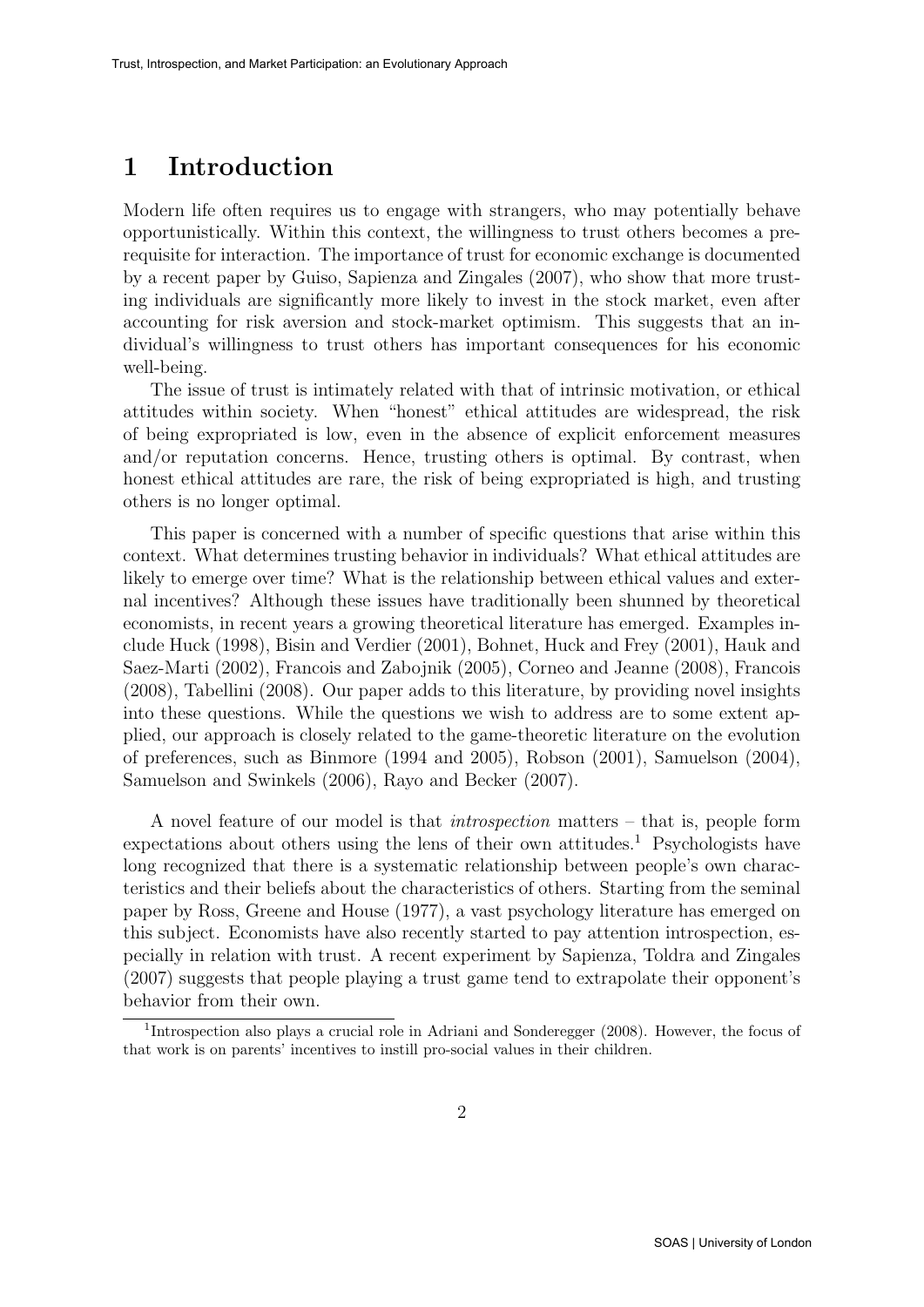While the importance of introspection is well established, the implications of this tendency are more debated. Some psychologists claim that it may induce people to systematically overestimate the extent to which others are similar to them – indeed, they refer to it as the "false consensus effect". Here, we follow Dawes (1989), and restrict attention to the rational component of introspection.

A detailed description of our model can be found in section 2. We assume that, although it is common knowledge that an individual may either be opportunistic or trustworthy, the precise share of each type in the population is unknown. A Bayesian individual will therefore look at the way she would behave in a certain situation in order to make predictions about the way her counterparty is likely to behave in the same situation (i.e., she will use introspection). This implies that individuals are more likely to engage in market interactions when they are themselves trustworthy. Hence, introspection generates a selection effect, by making different types of individuals more or less likely to participate in market interactions. Butler, Giuliano, and Guiso (2009) provide experimental evidence indicating that this selection effect is sizeable. Moreover, it persists even when individuals are exposed to (imperfect) information about the pool of players from which their opponent is drawn.<sup>2</sup>

A second key feature of our framework is that we let the long-term ethical attitudes in the population be determined endogenously, as the product of an evolutionary selection process. In section 3, we characterize the conditions under which preferences for trustworthy behavior are evolutionary stable and may therefore persist in the longrun. This may appear surprising at first glance, since trustworthy individuals fail to expropriate others, even when they could get away with it. However, the selection effect resulting from introspection affords a potential advantage to the trustworthy, since they are more likely to engage in market interactions.<sup>3</sup> We show that this may in some cases outweigh the material disadvantages from foregoing lucrative expropriation opportunities. Hence, it is possible that optimistic, trustworthy individuals may on average do materially better than pessimistic, opportunistic types. Butler, Giuliano and Guiso (2009) provide emprical evidence that supports this hypothesis. Their results show that trustworthy individuals tend to be more trusting. Although these individuals tend to be cheated more often, they also take fuller advantage of profitable opportunities. Overall, they find that individuals who do materially better in life also

<sup>2</sup>Using data from the European Social Survey (ESS), the same authors also show that trust (measured on a 0-10 scale by the ESS questionnaire) is highly heterogeneous, even within the same country. In section 4, we informally discuss how a Bayesian framework may generate asymptotic differences in individual beliefs. See also Acemoglu et al. (2009) for a formal analysis.

<sup>3</sup>Orbell and Dawes (1993) first noticed that pro-social individuals had a potential advantage in the fact that they had more optimistic beliefs and were thus more willing to engage in potentially beneficial interactions. However they did not consider the evolutionary implications of this advantage. In other words, the fraction of pro-social individuals is exogenous in their model, while we determine it endogenously.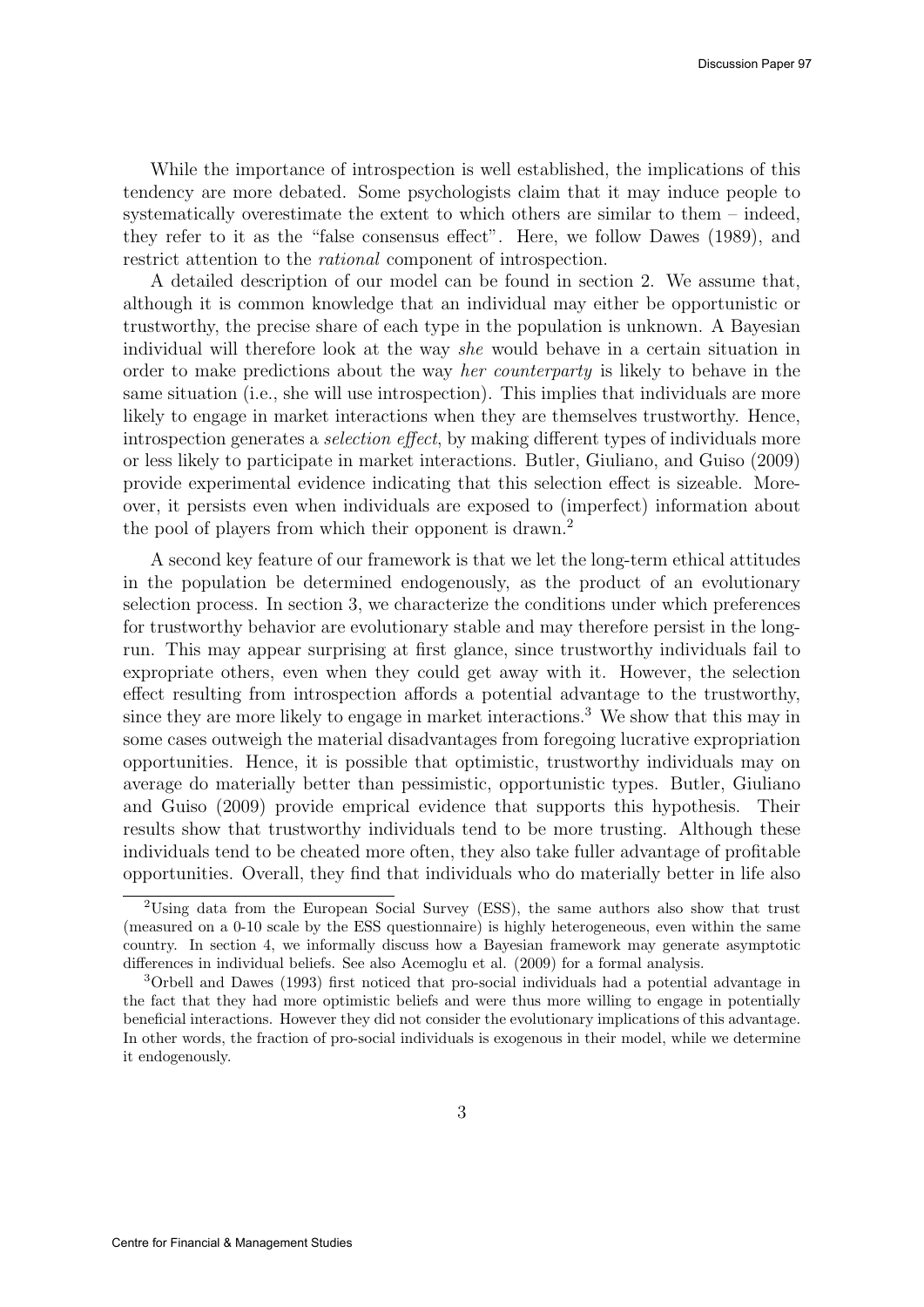exhibit a positive degree of trust/trustworthiness.

Since trusting behavior pays off only when trustworthy attitudes are sufficiently widespread, the selection effect favors trustworthy types only when their share in society is sufficiently large. Hence, our analysis shows that, although the trustworthy may spread, this may happen only once they have reached a critical mass. The model may therefore generate multiple evolutionary stable states.

An important insight of our analysis concerns the interaction between ethical attitudes and external enforcement aimed at limiting the scope of opportunistic behavior. The short-run effect on behavior of introducing external enforcement is analyzed in section 2.3. In section 3.3, we show that, although strong external enforcement does in some cases favor the spreading of trustworthy ethical attitudes in the long-run, this is not always the case. Strong enforcement may "crowd out" trustworthy ethical attitudes. As will become clear, this happens because strong enforcement weakens the selection effect. More generally, our results indicate that the short-run and long-run effects of different institutional environments may conflict with each other. While in the short run the distribution of preferences (ethical attitudes) is fixed, in the longer-term these evolve endogenously, and are therefore affected by the surrounding institutional environment. We provide an example of how institutional arrangements that are "good" in the short-term may actually turn out to be "bad" once the endogeneity of preferences is taken into account. Bohnet, Frey and Huck (2001) present experimental evidence for crowding out. Their paper is further discussed in section 5, which provides concluding remarks.

The interpretation of our key assumptions, and the robustness of our results to relaxing these assumptions are discussed in section 4.

### 2 Introspection and beliefs

The starting point of our analysis is that trusting makes individuals vulnerable to opportunism. Hence, individuals are willing to take part in market exchanges only if they believe their counterparty to be trustworthy with a sufficiently high probability. However, in an anonymous market, access to direct individual-level information about the trustworthiness of the counterparty may be limited. Introspection  $-$  i.e., looking at the way you would behave in a certain situation in order to make predictions about the way others are likely to behave in the same situation – may therefore be a useful source of information.

In what follows, we present a model where beliefs – and introspection – emerge from standard Bayesian updating. The fact that introspection is important for shaping individual beliefs is widely acknowledged (see e.g. Singer and Fehr, 2005 and the papers mentioned in the introduction). Indeed, psychologists even argue that we systemati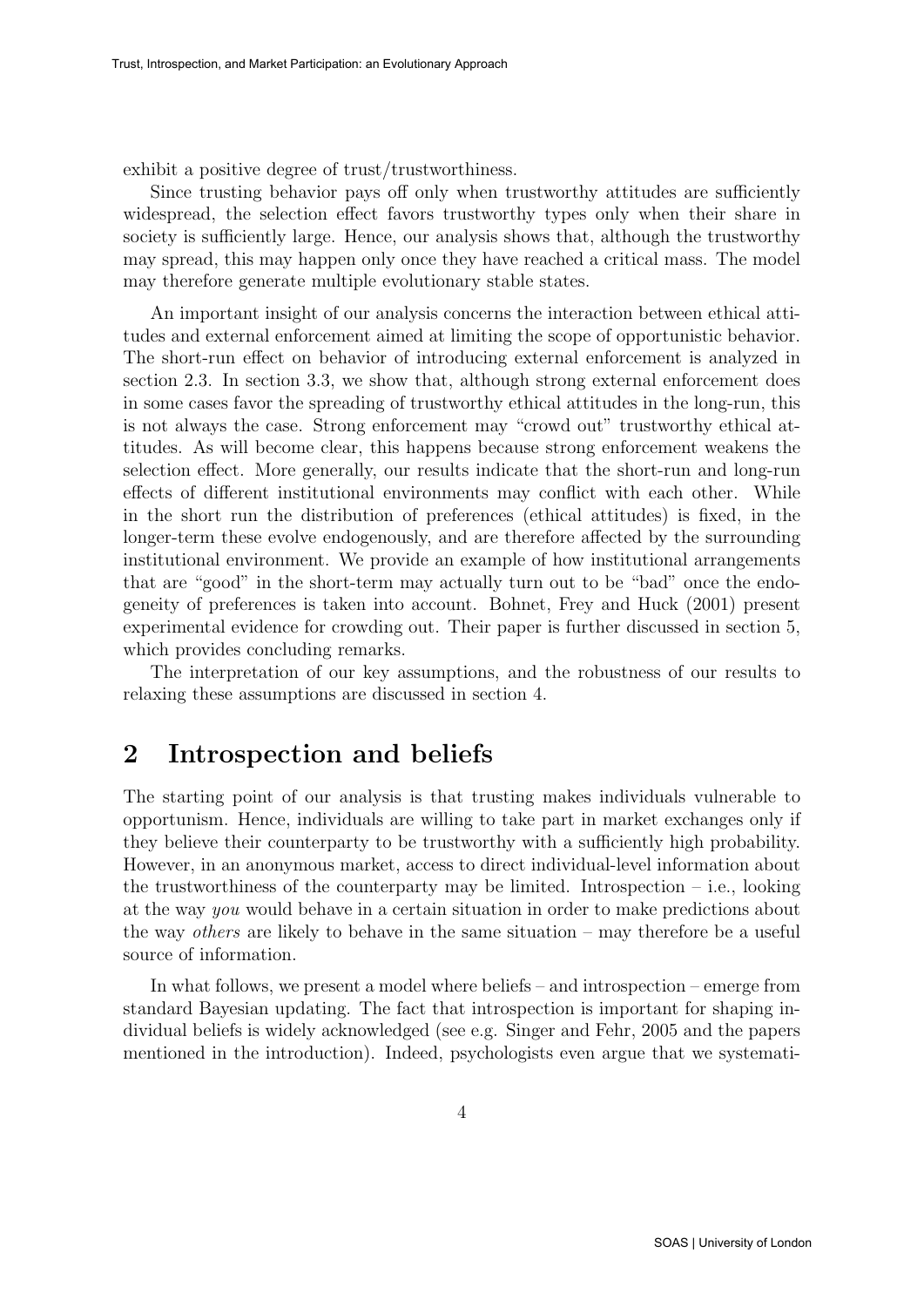cally tend to give excessive weight to ourselves when making predictions (the so-called false consensus effect). Building a model that allows for this may prove impractical, though. If individuals suffer from a systematic bias when evaluating information, then they may also suffer from other types of biases or departures from rational decisionmaking. For this reason, we present a model that conforms to standard economic modelling.

#### 2.1 Benchmark model

Principals We consider a trust game where a risk neutral individual (the principal) must decide whether to participate in an exchange with another individual (the agent) who may engage in opportunistic behavior. To fix ideas, suppose that the principal is a buyer and the agent is the seller. The agent can behave opportunistically by delivering a damaged good or by not delivering at all. If the principal chooses not to participate, she will save her money, which gives her a material welfare equal to  $\alpha > 0$ . If the principal chooses to trust and the agent behaves honestly, the principal will obtain  $\theta > \alpha$ . In contrast, if the agent behaves opportunistically, the principal obtains zero. Hence, in this latter case, the principal would have been better off not participating in the exchange at all. We assume away all issues of reputation and concentrate on the case in which the agent is a complete stranger, randomly drawn from the population, and the principal-agent interaction is one-shot.

Agents If the principal chooses not to trust, the agent receives a material payoff equal to zero. If the principal participates, an agent behaving opportunistically obtains a material payoff of  $\rho > 0$ , while an agent behaving honestly receives zero. In the buyer/seller example, a seller behaving honestly would make no extra profit, while a seller who, say, refuses to deliver the good, would make a profit equal to  $\rho$ . Note that an individual can benefit from being trusted only if he behaves opportunistically. By making life as difficult as possible for agents who behave honestly, this assumption works against the result we want to prove. It is however a good assumption for expositional purposes, since it allows to abstract from direct rewards from honest behavior (e.g. reputation, reciprocity, etc.).

We also assume  $\rho < \theta$  – i.e. engaging in opportunistic behavior is inefficient. In the buyer/seller example, the buyer may derive higher material welfare from consumption of the good than the seller, so that more surplus is generated if the good ends up in the buyer's hands rather than in those of the seller. As will become clear, this assumption is necessary for the long-term survival of preferences for trustworthy behavior.

An agent's material welfare is thus maximized by behaving opportunistically whenever possible. On the other hand, opportunistic behavior may entail a psychological cost for some individuals. More specifically, we assume that all individuals – whether principals or agents – belong to one of two types: opportunistic  $(O)$  and trustworthy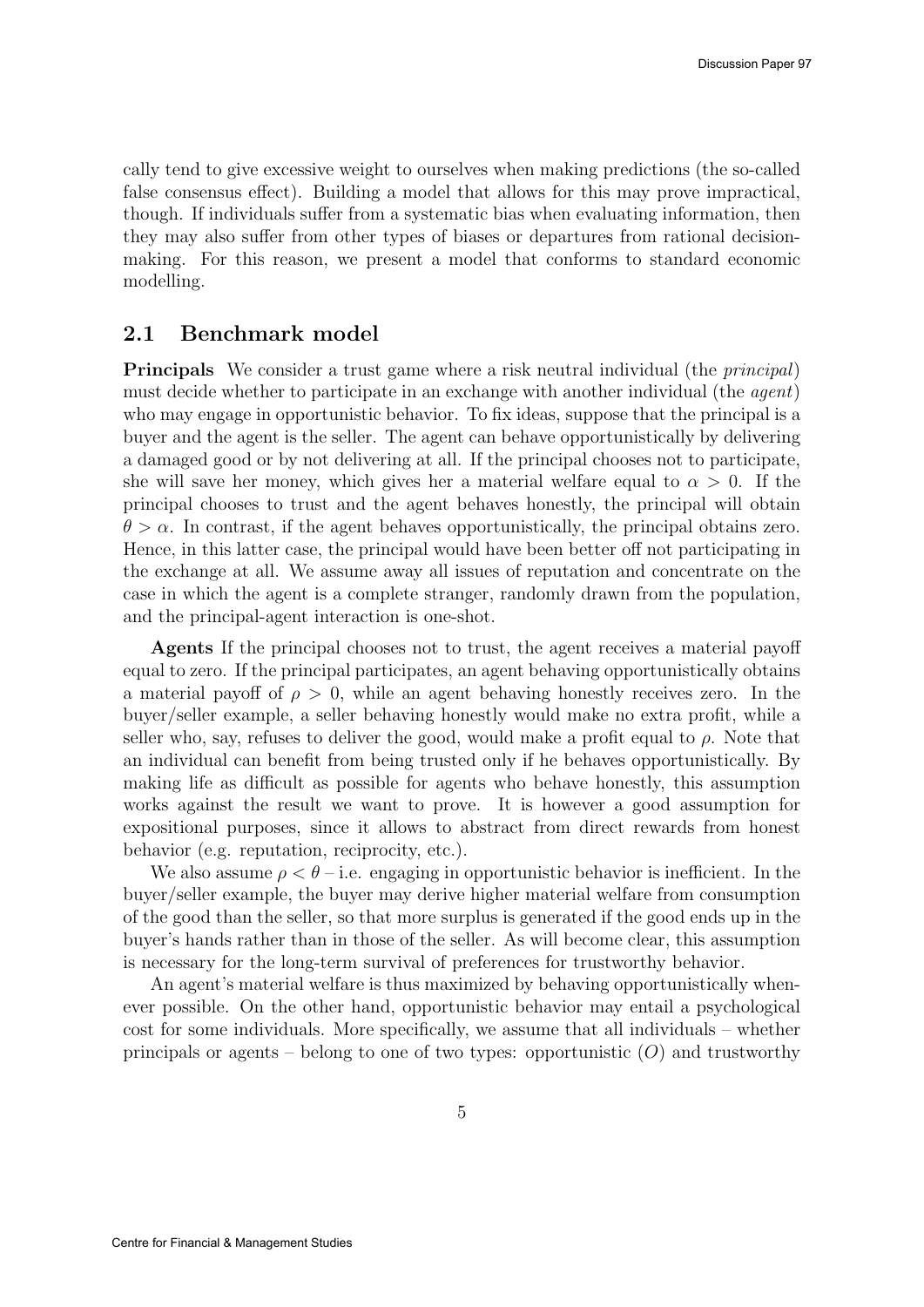$(T)$ . Type O individuals only care about material welfare. In contrast with type O, type T individuals suffer a psychological cost when behaving opportunistically. We assume that this cost is sufficiently high to ensure that type  $T$  always behave honestly.<sup>4</sup> Note that although opportunistic behavior may only be undertaken by individuals acting as agents, trustworthiness or opportunism characterize all individuals (including those acting as principals). Moreover, since opportunistic agents cheat whenever they can, they are materially better off than trustworthy agents, who never cheat. We refer to this as the opportunists' expropriation advantage.

Information A principal is aware that the population from which her agent is randomly drawn contains both type  $T$  and type  $O$  individuals. However, the precise share of type  $T$  is not known with certainty. This is a crucial assumption of our model since it ensures a role for introspection. By looking at her own type, a principal can gather useful information about the likelihood that her agent is trustworthy.<sup>5</sup>

We denote with  $\pi$  the probability that a randomly selected individual in the population is of type T (so that  $1 - \pi$  is the probability of a type O). The principal's prior over  $\pi$  has a non-degenerate cumulative distribution  $F(\pi)$  and a density  $f(\pi)$  with support  $\mathcal{P} \subseteq [0, 1]$ . In addition to the prior, the principal has two pieces of relevant information. First, she observes a noisy signal  $x \in X$  about  $\pi$ . The signal x is meant to capture the information that the principal is able to collect about the composition of the society. This typically reflects past personal experiences and the observed behavior of individuals in one's social network. Conditional on  $\pi$ , x has density  $g(x|\pi)$ and cumulative  $G(x|\pi)$ . We denote with  $\mu(x)$  the expected value of  $\pi$  given the prior F and a realization x, and with  $\sigma^2(x)$  the conditional variance.<sup>6</sup> We assume that  $\mu(.)$ is increasing and that  $\sigma^2(x) > 0$  for all  $x \in X$ . The role of the first assumption is straightforward, the role of the second is to ensure that no realization of  $x$  can perfectly reveal the true value of  $\pi$ .

In addition to the signal  $x$ , the second piece of information available to a principal is her own type,  $\tau$ . Since the principal does not perfectly observe the value of  $\pi$ , her type  $\tau$  can be used to make inferences about the agent's type. Let the random variable

$$
\mu(x) = \int_{\pi \in \mathcal{P}} \pi \frac{g(x|\pi) dF(\pi)}{\int_{u \in \mathcal{P}} g(x|u) dF(u)} \tag{1}
$$

and

$$
\sigma^{2}(x) = \int_{\pi \in \mathcal{P}} (\pi - \mu(x))^{2} \frac{g(x|\pi) dF(\pi)}{\int_{u \in \mathcal{P}} g(x|u) dF(u)}.
$$
\n(2)

<sup>&</sup>lt;sup>4</sup>This psychological cost may be direct– as a result of the internalization of a "honesty" norm– or may arise indirectly– e.g., because people may have a preference for keeping their word, as in Ellingsen and Johannesson (2004).

<sup>&</sup>lt;sup>5</sup>If the individual were able to *perfectly* observe the share of trustworthy individuals, her own type would be irrelevant for her decisions.

<sup>6</sup>From Bayes' rule,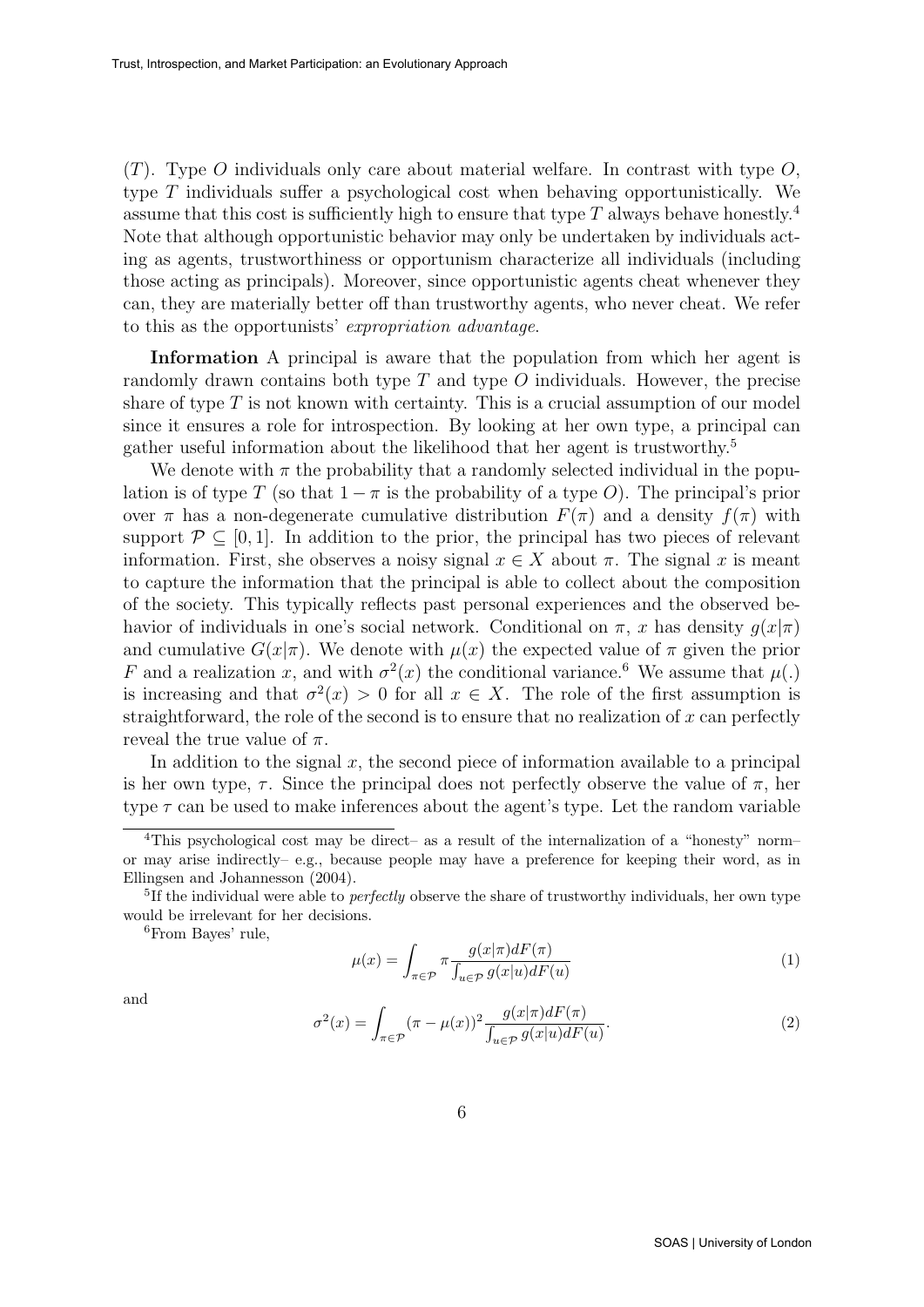$\tau$  be equal to 1 if  $\tau = T$ , and be equal to 0 otherwise. This implies  $E(\tau | \pi) = \pi$ , and  $Var(\tau | \pi) = \pi(1 - \pi)$ . The principal knows that the agent's type is drawn from the same distribution from which her own type was drawn. Hence, the probability that the agent is of type T and the probability that she – the principal – is of type T are both  $\pi$ .

### 2.2 The relationship between trustworthiness and trust, and the selection effect of introspection

Denote with  $h(\pi|x,\tau)$  the posterior distribution of  $\pi$  given both x and the principal's type  $\tau_P = O, L$ . For a type T principal

$$
h(\pi|x,\tau_P = T) = \pi \frac{g(x|\pi)f(\pi)}{\int_{u \in \mathcal{P}} ug(x|u) dF(u)} = \frac{\pi \tilde{g}(\pi|x)}{\mu(x)}
$$
(3)

where  $\tilde{g}(\pi|x) = g(x|\pi) f(\pi) / \int_{u \in \mathcal{P}} g(x|u) dF(u)$  is the posterior when observing x but not  $\tau_P$ . Similarly, for a type O principal

$$
h(\pi|x,\tau_P = O) = (1-\pi)\frac{g(x|\pi)f(\pi)}{\int_{u \in \mathcal{P}} (1-u)g(x|u)dF(u)} = \frac{(1-\pi)\tilde{g}(\pi|x)}{1-\mu(x)}
$$
(4)

The last two expressions show that the principal's beliefs about  $\pi$  depend on her own type. Denoting with G the cumulative distribution associated with  $\tilde{q}$ , and with  $\tau_A$  the agent's type, a type  $T$  principal believes that the agent is a type  $T$  with probability

$$
\Pr(\tau_A = T | x, \tau_P = T) = \frac{\int_{\pi \in \mathcal{P}} \pi^2 d\tilde{G}(\pi | x)}{\mu(x)} = \mu(x) + \frac{\sigma^2(x)}{\mu(x)}
$$
(5)

The same probability for a type O principal is

$$
\Pr(\tau_A = T | x, \tau_P = O) = \frac{\int_{\pi \in \mathcal{P}} \pi (1 - \pi) d\tilde{G}(\pi | x)}{1 - \mu(x)} = \mu(x) - \frac{\sigma^2(x)}{1 - \mu(x)} \tag{6}
$$

Given a value of  $x$ , the principal believes the agent to be trustworthy with higher probability when she is herself a trustworthy type. Individuals thus project their own characteristics onto others.

Given (5) and (6), the expected net payoff U from participating for a type  $T$ principal is

$$
E(U|x, \tau_P = T) = \left(\mu(x) + \frac{\sigma^2(x)}{\mu(x)}\right)\theta - \alpha \tag{7}
$$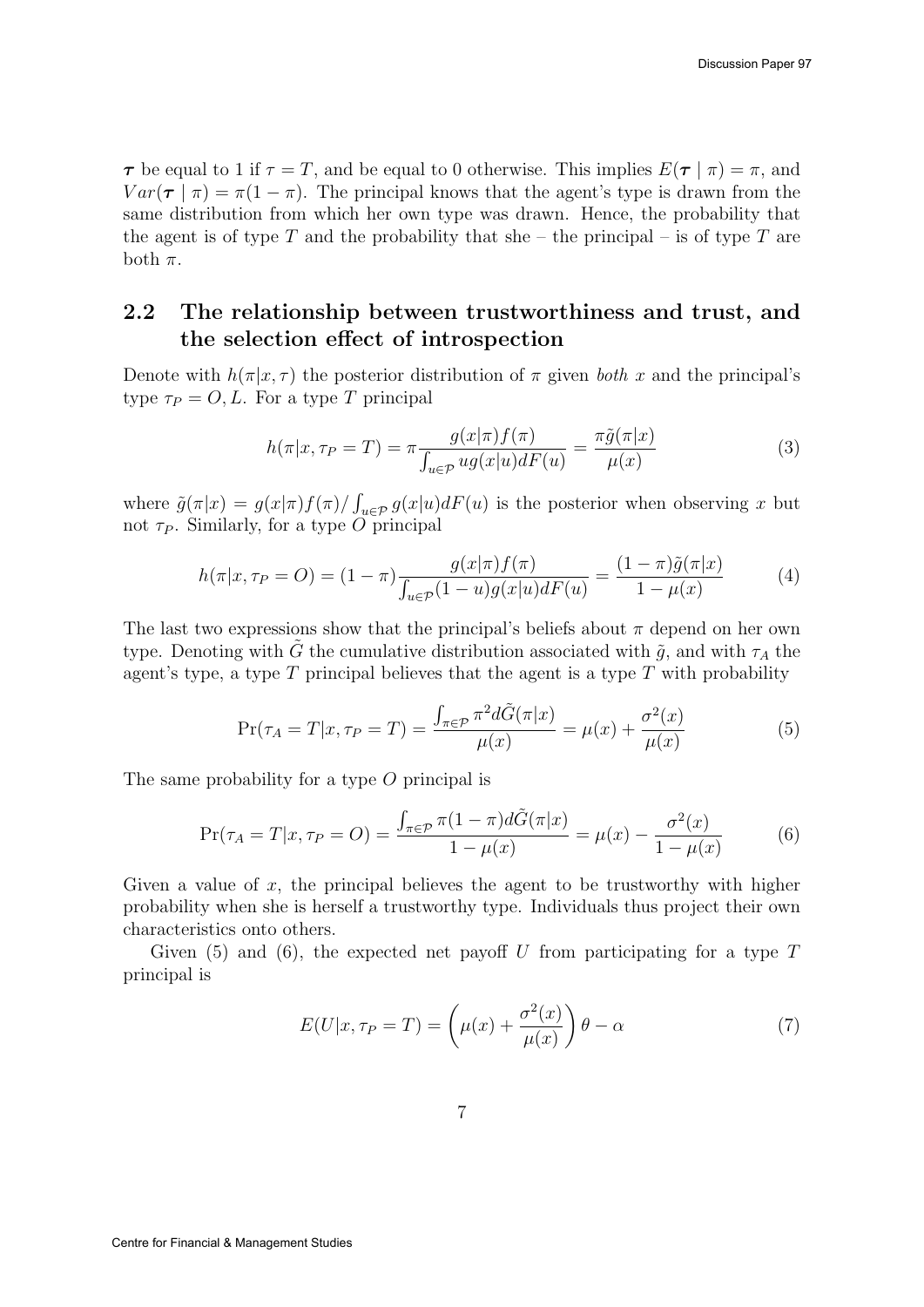The equivalent for a type  $O$  is

$$
E(U|x, \tau_P = O) = \left(\mu(x) - \frac{\sigma^2(x)}{1 - \mu(x)}\right)\theta - \alpha
$$
\n(8)

The difference in expected net payoffs between a type  $T$  and a type  $O$  principals can then be written as

$$
E(U|x, \tau_P = T) - E(U|x, \tau_P = O) = \theta \frac{\sigma^2(x)}{\mu(x)(1 - \mu(x))} > 0
$$
\n(9)

which is always positive. Hence, keeping everything else equal, trustworthy individuals are always (weakly) more willing to take part in market exchanges that opportunists. We call this the *selection effect* of introspection. Proposition 1 summarizes the results so far.

**Proposition 1.** (Selection effect) Given the same realization of the signal x: (i) a trustworthy principal believes the agent to be trustworthy with a higher probability than an opportunistic principal (i.e., she "trusts" more) and (ii) a trustworthy principal expects a higher material (net) payoff from participating than an opportunistic principal.

Proposition 1 shows that, provided  $\sigma^2(x) > 0$ , different types of individuals hold different beliefs about the trustworthiness of others. The differences in the two types' beliefs is proportional to  $\sigma^2(x) / [\mu(x) (1 - \mu(x))]$ . To interpret this ratio, note that the numerator is a measure of the accuracy of the signal  $x$ . The denominator is equal to  $Var(\tau|x)$  and is therefore a measure of the accuracy of the signal  $\tau$ .<sup>7</sup> Overall, a small value for the ratio indicates that introspection is a relatively poor signal of  $\pi$ . Hence, the beliefs about the agent's trustworthiness held by a principal of type  $T$  should not be much more optimistic than those of a type  $O$ . By contrast, a large value for the ratio suggests that introspection is a relatively accurate signal. As a result, the beliefs of a principal of type T should be *much more* optimistic than those of a type  $O$ .

Our model thus predicts that differences in trusting attitudes may translate into different attitudes towards market participation. Butler, Giuliano, and Guiso (2009) and Sapienza, Toldra, and Zingales, (2007) provide experimental evidence indicating that trustworthy individuals are significantly more trusting. The first of these studies

$$
Var(\tau | x) = E(Var(\tau | \pi) | x) + Var(E(\tau | \pi) | x)
$$
\n(10)

Straightforward calculations show that the first term in (10) can be written as

$$
E(Var(\tau | \pi) | x) = \mu(x)(1 - \mu(x)) - \sigma^{2}(x).
$$
 (11)

Moreover, since  $E(\tau | \pi) = \pi$ , the second term in (10) is equal to  $\sigma^2(x)$ .

<sup>7</sup>Applying the law of total variance,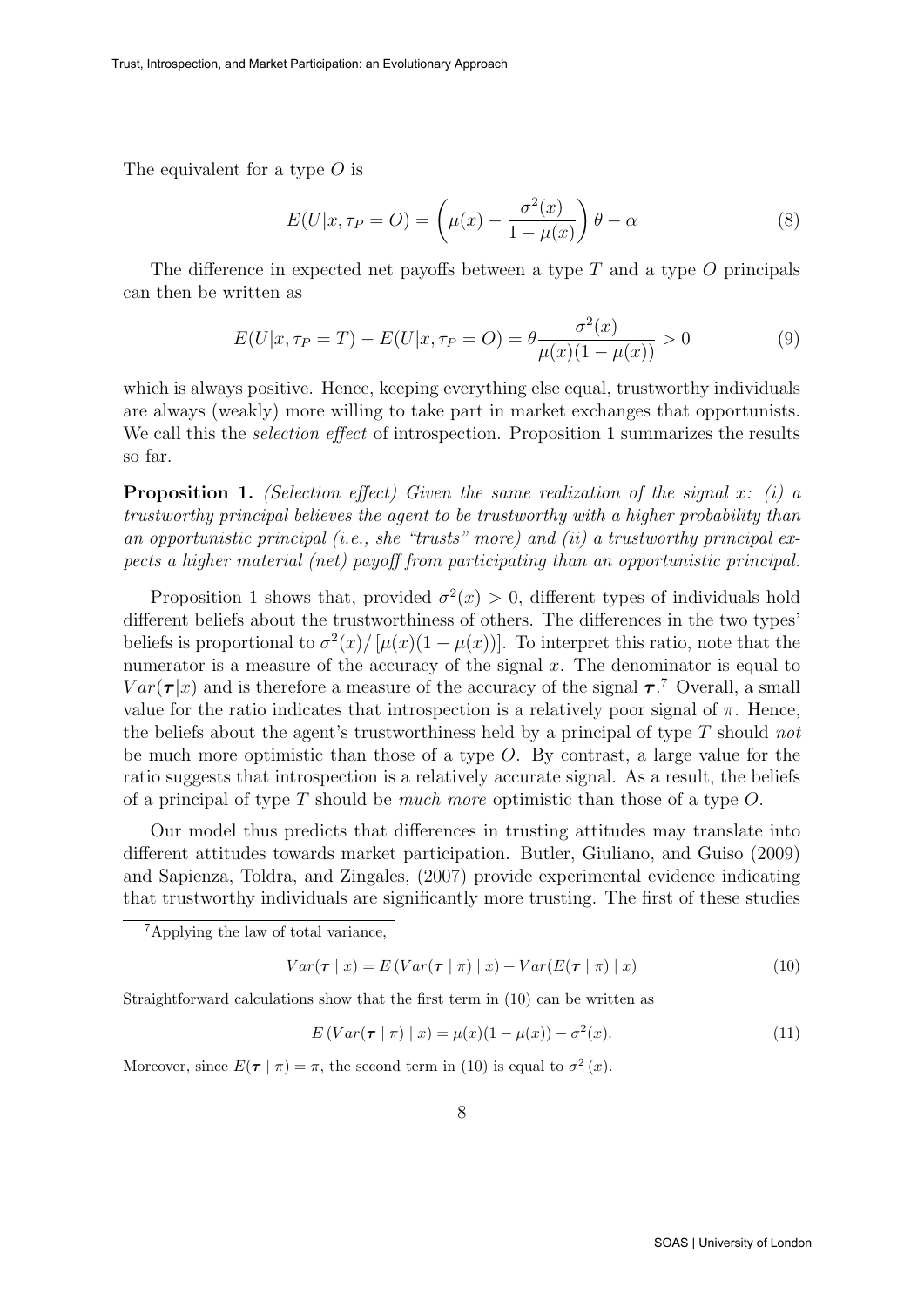also analyzes the relationship between trust and economic performance, using data at the individual level. The evidence suggests that more trustworthy individuals tend to be cheated more often. On the other hand, less trustworthy individuals – who are accordingly less trusting – tend to miss too many profit opportunities.<sup>8</sup>

### 2.3 Enforcement

We now extend the benchmark case to allow for exernal enforcement (enforcement in short). Enforcement acts as a limitation to the agent's ability to cheat the principal: an agent behaving opportunistically is able to expropriate the principal only with probability  $1 - \phi$ . More precisely, suppose that the specific circumstances that characterize a principal-agent interaction are drawn from a uniform distribution on [0, 1]. With enforcement  $\phi$ , in all circumstances belonging to the interval  $[0, \phi]$  opportunistic behavior would be detected, and the agent would be punished. We assume that the agent's payoff when punished is strictly lower than his payoff when acting honestly. This ensures that, whenever the specific circumstances surrounding the principal-agent interaction fall in  $[0, \phi]$ , behaving opportunistically is strictly dominated independently of the agent's type. A type  $O$  agent will therefore be willing to engage in opportunistic behavior only when the circumstances surrounding the interaction belong to  $(\phi, 1]$ . From an ex-ante perspective, this happens with probability  $1-\phi$ <sup>9</sup>. In the buyer/seller example, a buyer matched with a type  $O$  seller is thus able to obtain the good with probability  $\phi$ . The case where  $\phi = 0$  corresponds to the scenario of null enforcement analyzed above. When  $\phi > \alpha/\theta$ , it is dominant to trust independently of the agent's type. Hence, the distribution of types within society is irrelevant for participation decisions. To make the problem relevant, we thus assume  $\phi \in [0, \alpha/\theta)$  in the remainder of the paper.<sup>10</sup>

Given  $\phi$ , the expected net payoff for a type T principal is

$$
E(U|x, \tau_P = T) = \left(\mu(x) + \frac{\sigma^2(x)}{\mu(x)}\right)\theta(1-\phi) + \theta\phi - \alpha\tag{12}
$$

<sup>8</sup>The correlation between trustworthiness and trust is so strong that researchers find it hard to empirically identify the two variables. For instance, Glaeser et al. (2000) show that the answer to the World Value Survey question: "Generally speaking, would you say that most people can be trusted or you can't be too careful when dealing with people?" is a better predictor of an individual's trustworthiness, rather than of his/her trusting behavior.

 $9$ Our approach shares similarities with Tabellini (2008), where the quality of external enforcement is modelled by the probability of detection.

<sup>&</sup>lt;sup>10</sup>We model enforcement with the exogenous parameter  $\phi$ . Alternatively, one could view enforcement as a variable that is set by policy makers. So long as the policy makers' information consists in publicly available information, the analysis would be equivalent. If the policy maker possessed private information, then issues of signaling would arise. We leave this case to future research.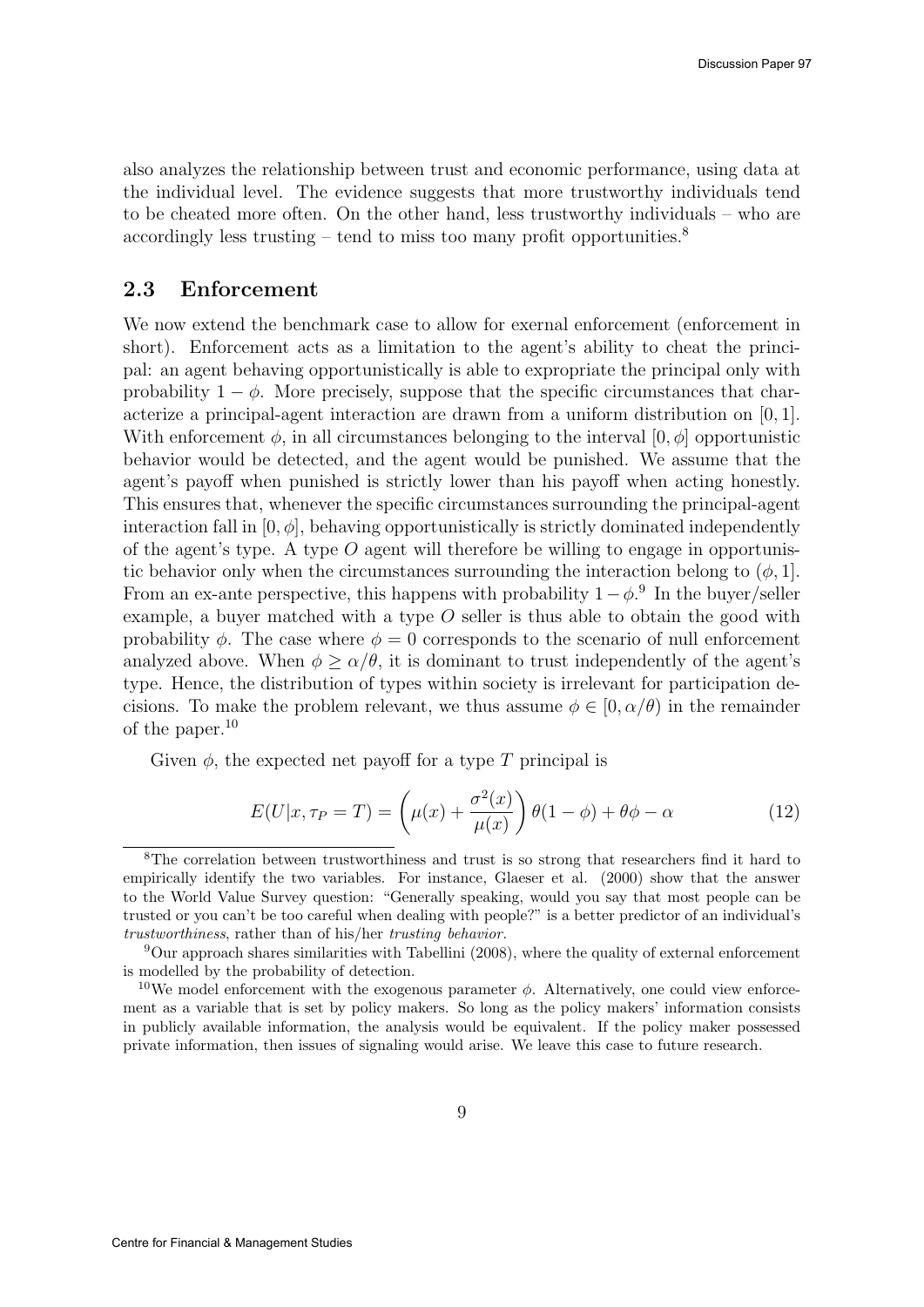The equivalent for type O is

$$
E(U|x, \tau_P = O) = \left(\mu(x) - \frac{\sigma^2(x)}{1 - \mu(x)}\right)\theta(1 - \phi) + \theta\phi - \alpha\tag{13}
$$

From expressions (12) and (13), the expected net payoff from trusting is increasing in  $\phi$ <sup>11</sup>. As one would expect, higher enforcement gives more incentive to participate to the principal. In what follows, the effect of an increase in enforcement on the difference between the net payoff expected by a type  $T$  and by a type  $O$  will play a crucial role. This difference is

$$
E(U|x, \tau_P = T) - E(U|x, \tau_P = O) = (1 - \phi)\theta \frac{\sigma^2(x)}{\mu(x)(1 - \mu(x))} > 0
$$
 (14)

Notice that, relative to (9), an increase in  $\phi$  reduces the difference in expected net payoffs. The next proposition summarizes the effects of external enforcement.

**Proposition 2.** (Effects of external enforcement) Given a realization of the signal  $x$ , an increase in external enforcement  $(\phi)$ : (i) increases the expected net payoff from trusting for both types, (ii) reduces the difference between the net payoff expected by a trustworthy principal and the net payoff expected by an opportunistic principal.

The intuition for point (i) is straightforward. The intuition for point (ii) is that, as enforcement increases, the agent's type becomes less important for the decision of whether to participate – since a principal may obtain the good with a positive probability even if she has the misfortune of being paired with an opportunistic agent. This has little effect on a trustworthy principal's incentives, since her attitude is a trusting attitude to start with. By contrast, the effect on opportunistic principals is much larger. With null enforcement, opportunistic principals are very reluctant to participate, since they tend to project their own (opportunistic) type onto their agent. Overall, therefore, higher enforcement boosts the expected payoff of an opportunistic principal more than it boosts that of a trustworthy principal. This weakens the selection effect.

To sum up, in this section we have accomplished two purposes. First, we have shown that different types of principals may rationally have different trusting attitudes – and may therefore be more or less inclined to participate as a result. Second, we have shown that introducing external enforcement boosts both types' expected net payoff from participation, although the effect is stronger for the opportunists. As a result of this latter effect, higher enforcement weakens the selection effect of introspection.

<sup>&</sup>lt;sup>11</sup>The terms  $\mu(x) + \frac{\sigma^2(x)}{\mu(x)}$  $\frac{\sigma^2(x)}{\mu(x)}$  and  $\mu(x) - \frac{\sigma^2(x)}{1-\mu(x)}$  $rac{\sigma(x)}{1-\mu(x)}$  represent the probabilities that a type T and a type  $O$  respectively attach to the agent being of type  $T$ . As a result, they are always less than one.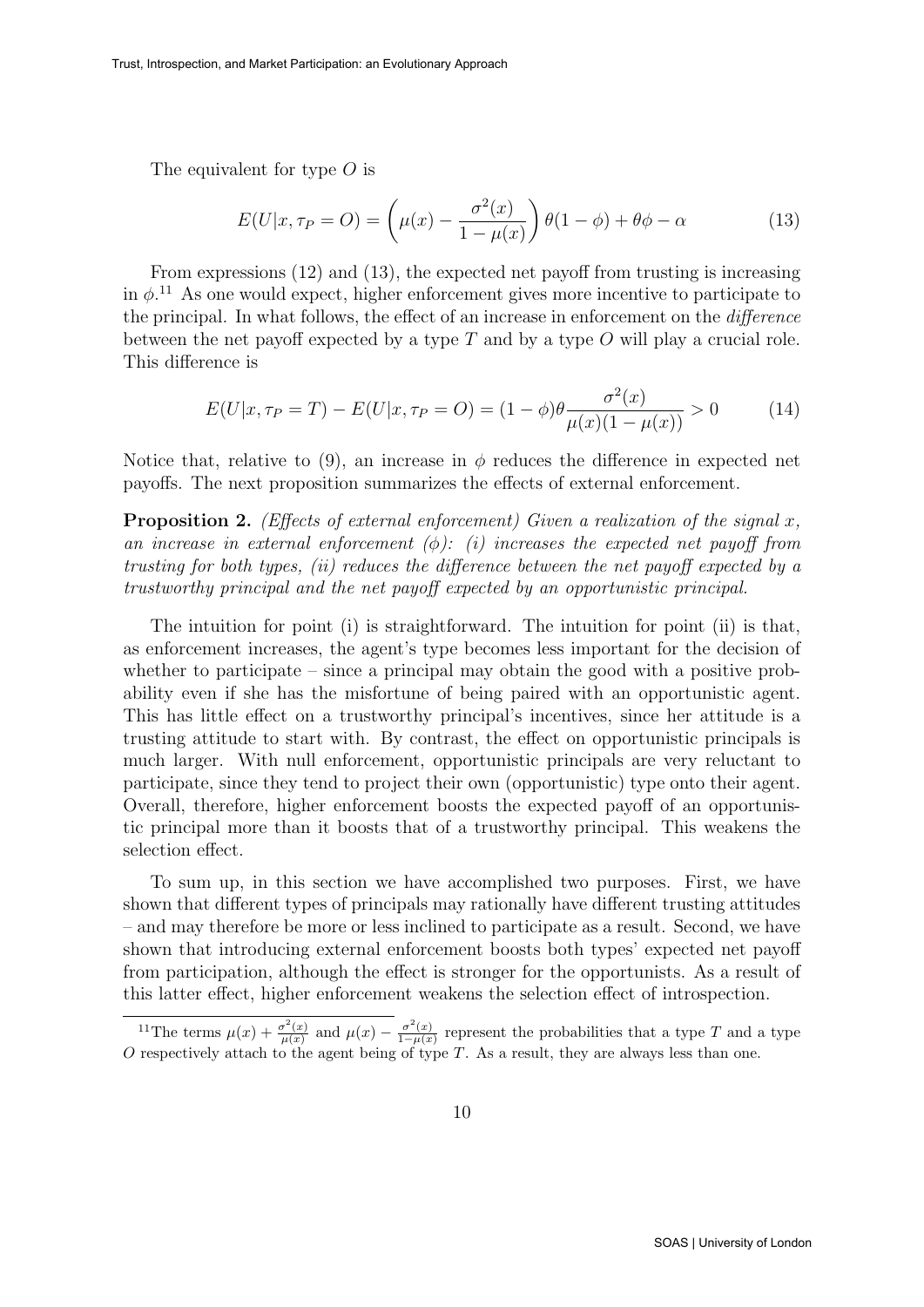### 3 The evolution of trust and ethical attitudes

Point (i) in proposition 2 suggests that higher enforcement increases the expected return for both opportunistic and trustworthy types from participating in market interactions. Keeping everything else constant, this should then translate into higher participation. There is, however, a caveat. Although in the short-run keeping the distribution of types within the population fixed may be appropriate, this is not the case if we consider a longer horizon. In the longer-run, the distribution of types within the populations is determined endogenously, as a result of a transmission process that may be affected by institutions. A full understanding of the relationship between institutions and individual behavior should take the long-term endogeneity of preferences into account. This is what we do in this section. We endogenize the share  $\pi$ of trustworthy and analyze the long run equilibria of the model. Our aim is that of characterizing the conditions under which the trustworthy can survive a process of natural (or, more to the point, cultural) selection in the long run, and whether this may depend on the level of enforcement.

At present, there is no universally accepted model of cultural evolution – indeed, in the words of Bowles (1998), "We know surprising little about how we come to have the preferences we do." For this reason, we abstract from a detailed analysis of the process of cultural transmission of traits, and instead adopt a reduced-form approach that borrows from evolutionary biology and evolutionary game theory. Differently from most evolutionary game theory, we do not analyze the evolution of behavior, but we consider rational behavior given the preferences and the beliefs associated (via introspection) with the preferences. This is essentially the indirect evolutionary approach pioneered by Güth and Yaari (1992) and Güth (1995).<sup>12</sup>

#### 3.1 Extended model

We start by adding some structure to the simple model presented in the previous section. We assume that there is a continuum  $i \in [0,1]$  of individuals. Individuals are either of type  $T$  or of type  $O$  and are identical in all other dimensions. Each individual is simultaneously involved in two interactions with two strangers (with whom she is randomly matched). In the first interaction, she acts as a principal and chooses whether to take part or not in an exchange. In the second interaction she takes the role of agent and chooses to behave honestly or opportunistically if trusted

<sup>&</sup>lt;sup>12</sup>See also Bester and Güth (1998), Huck and Oechssler (1999), Samuelson (2004), and Samuelson and Swinkels (2006). Note that this approach (and in particular the replicator dynamic presented below) is consistent with a number of possible "micro-foundations", including Bisin's and Verdier's (2001) model of cultural transmission (see also Francois, 2008, for further details).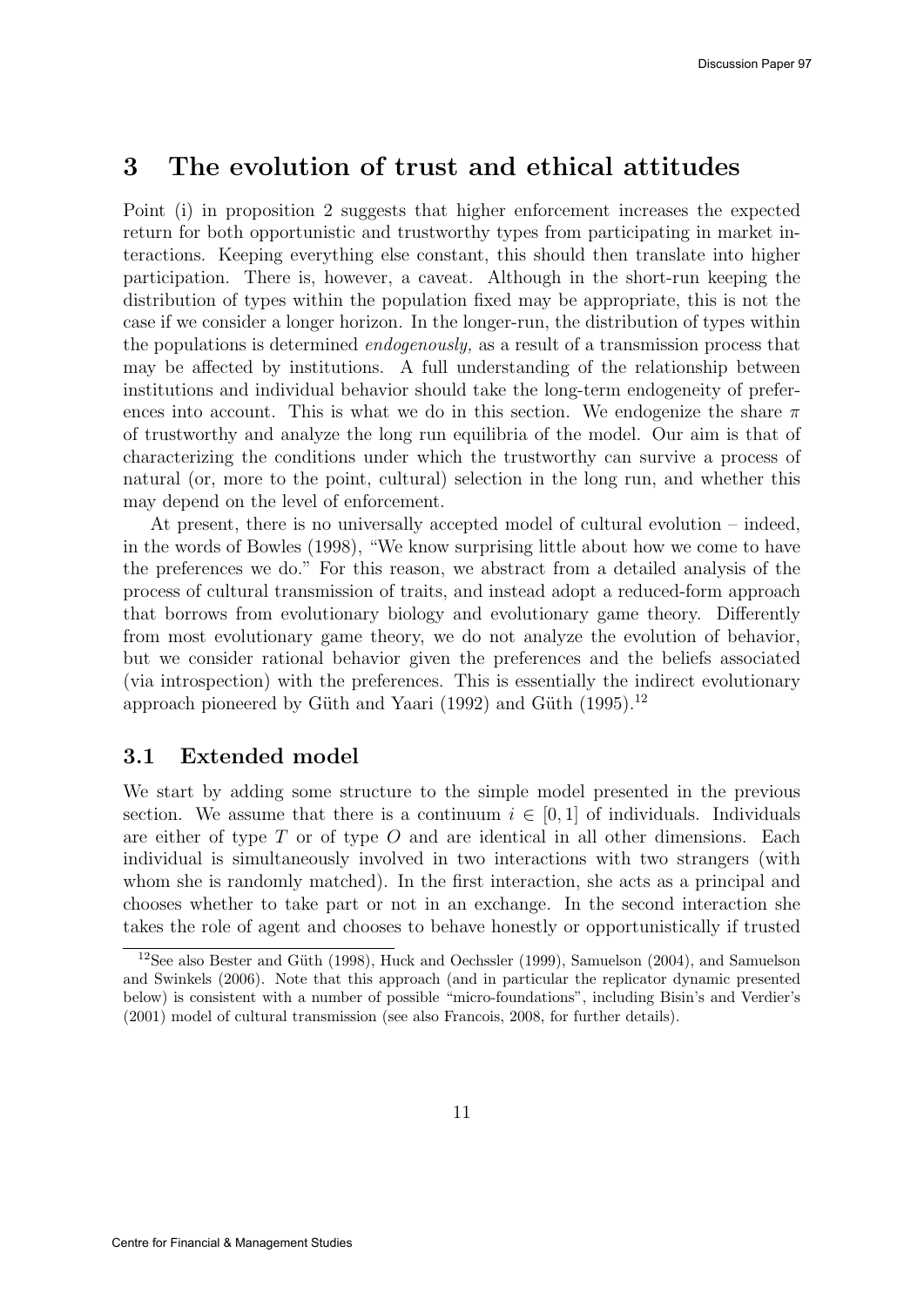by the principal.<sup>13</sup> Information structure and payoffs are the same as in the previous section. Each individual i observes her own type and the (idiosyncratic) signal  $x_i \in X$ . Both the type and the realization of  $x_i$  are private information. Consistent with the evolutionary literature, we will interpret material payoffs as "fitness" in the rest of the paper.

#### 3.2 Relative fitness and evolutionary stability

Let  $X^{\tau} \subseteq X$  denote the set of signal realizations for which type  $\tau$  chooses to participate. More precisely,  $X^T$  is the set of realizations of x such that (12) is positive, while  $X^O$ is the set such that (13) is positive. An individual i of type  $\tau$  observing  $x_i \in X^{\tau}$ will participate and obtain  $\theta$  with probability  $\pi + (1 - \pi)\phi$  and zero otherwise. The same individual observing  $x_i \notin X^{\tau}$  will choose not to participate and will obtain  $\alpha$ for sure. Consider now the payoffs that individuals obtain as agents. While type T individuals make zero profits, type O obtain  $\rho$  with probability  $1 - \phi$ , provided that they are matched with a principal who chooses to participate. Given the fraction of type T individuals in the population  $\pi$ , this happens with probability

$$
\pi \int_{x \in X^T} dG(x|\pi) + (1 - \pi) \int_{x \in X^O} dG(x|\pi), \tag{15}
$$

where  $\int_{x \in X^{\tau}} dG(x|\pi)$  is the fraction of type  $\tau$  individuals who choose to participate. We can then write the difference between type  $T$ 's and type  $O$ 's average payoff as a function of the *actual* share of trustworthy individuals in the population,

$$
\Omega(\pi;\phi) = \left(\int_{x \in X^T} dG(x|\pi) - \int_{x \in X^O} dG(x|\pi)\right) (\pi\theta + (1-\pi)\phi\theta - \alpha) - (16)
$$

$$
\left(\pi \int_{x \in X^T} dG(x|\pi) + (1-\pi) \int_{x \in X^O} dG(x|\pi)\right) \rho(1-\phi).
$$

The first line of (16) is the difference in average material payoffs between trustworthy and opportunistic individuals in their role of principals. The second line represents the difference in their role of agents. Borrowing a term from evolutionary biology, we say that the quantity  $\Omega(\pi;\phi)$  represents the *relative fitness* of type T given  $\pi$ . This is used below to characterize the evolutionary properties of different distributions of types in the population.

<sup>&</sup>lt;sup>13</sup>This is meant to capture the notion that, in life, people are often simultaneously involved in a number of interactions, where they may play different roles. For instance, when someone buys a new house he his simultaneosly a seller (for the old house) and a buyer (for the new house). Alternatively, we could have assumed that before exchange occurs, individuals are randomly selected to play the principal or the agent role, with probability 1/2 each.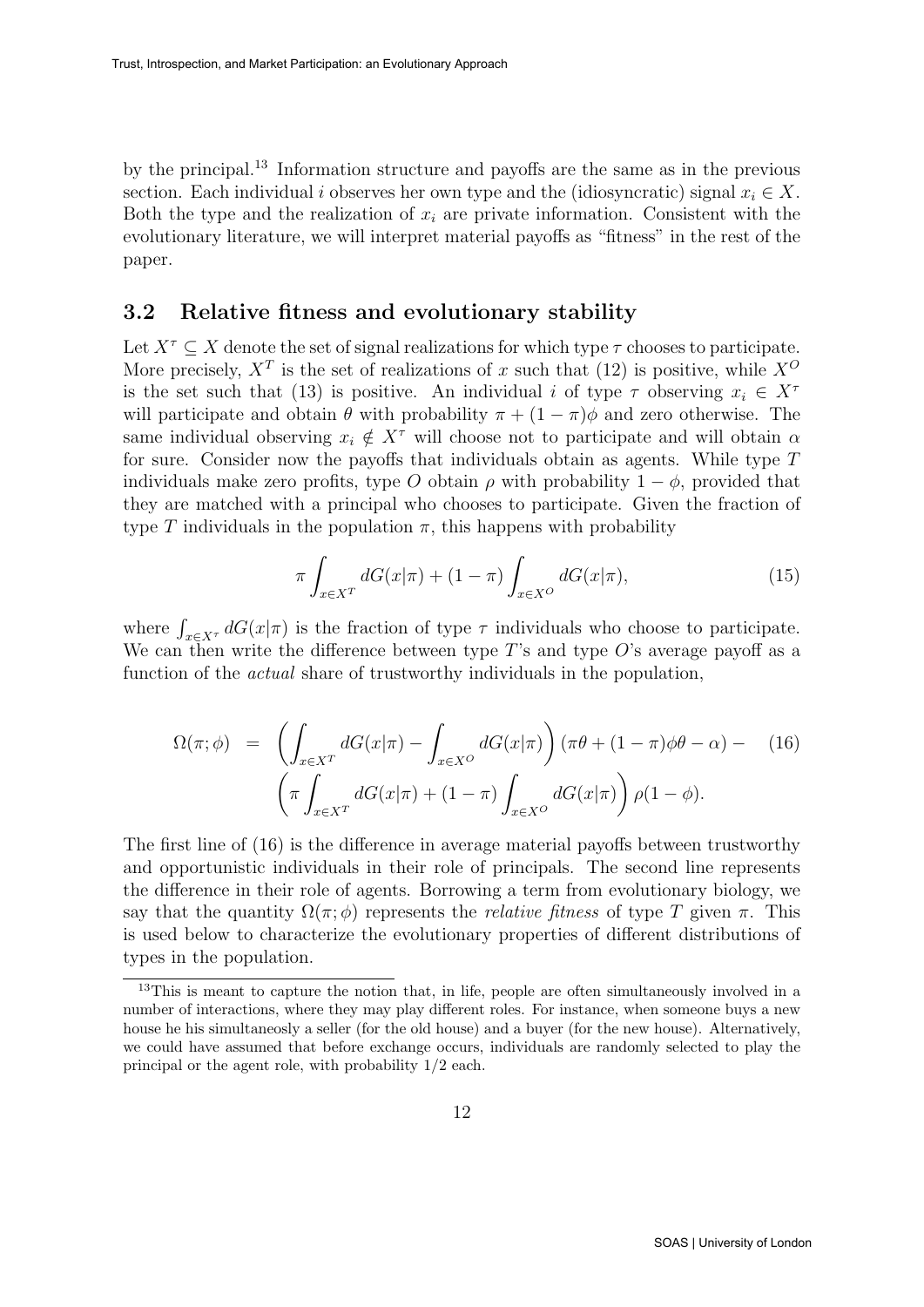As shown by (16), the level of enforcement affects relative fitness both directly and indirectly. On the one hand, it lowers the probability that a principal is cheated by her agent. On the other hand, it may alter the individuals' propensity to participate. The latter effect emerges because different degrees of enforcement change the expected payoff from participation. This may affect  $X<sup>T</sup>$  and  $X<sup>O</sup>$ . If participation decisions are identical – namely,  $X^T = X^O \neq \emptyset$  – then the first term in (16) is zero. In this case, relative fitness is always negative, owing to the opportunists' expropriation advantage. However, participation decisions need not be the same. From Proposition 1 we know that introspection makes trustworthy individuals more likely to participate. The selection effect thus implies that  $X^O \subseteq X^T$ . As a result, if  $\pi$  is sufficiently large so that

$$
\theta(\pi + (1 - \pi)\phi) > \alpha \tag{17}
$$

then the first term of (16) is (weakly) positive. This is important, since it implies that if their share in the population is sufficiently high, the trustworthy may do better than the opportunists as principals. As a result, when  $\pi$  sufficiently high, the sign of  $\Omega(\pi;\phi)$  is not necessarily negative. [Indeed, in the next section we show that it can be positive.] By contrast, if the share of trustworthy in the population is so low that (17) does not hold, then opportunists do (weakly) better than trustworthy as principals, since they are less likely to participate. This is summarized in the next proposition.

Proposition 3. (Relative fitness) From a material viewpoint, type O individuals always do strictly better than type  $T$  as agents. As principals, type  $O$  do (weakly) better (so that  $\Omega(\pi;\phi) < 0$ ) for  $\pi$  sufficiently low. By converse, for  $\pi$  sufficiently high, type T individuals do (weakly) better, so that the sign of  $\Omega(\pi;\phi)$  is ambiguous.

Proposition 3 suggests that there are complementarities in trustworthiness, in the sense that being trustworthy rather than opportunist is more profitable when the trustworthy are majoritarian. In a way, trustworthy individuals "create their own space".<sup>14</sup> Intuitively, when their share in the population is low, the selection effect actually hurts trustworthy individuals, since trust is clearly misplaced. Things change when the share of trustworthy in the population is high. In this case, the advantage that trustworthy principals derive from the selection effect may overcome the opportunists' expropriation advantage as agents. There are two opposing forces at play. On the one hand, since the trustworthy are more likely to participate, the presence of many trustworthy individuals favors opportunistic agents, who are more likely to find gullible "victims".<sup>15</sup> On the other hand, the presence of many trustworthy individuals

<sup>&</sup>lt;sup>14</sup>The expression is borrowed from De Long et al. (1990). They show that noise traders with an optimistic bias may obtain higher expected returns than rational arbitrageurs when enough individuals share the same bias. The mechanism behind of our effect is quite different, though.

<sup>&</sup>lt;sup>15</sup>Given  $X^O \subseteq X^T$ , the second term in (16) is weakly increasing in  $\pi$ .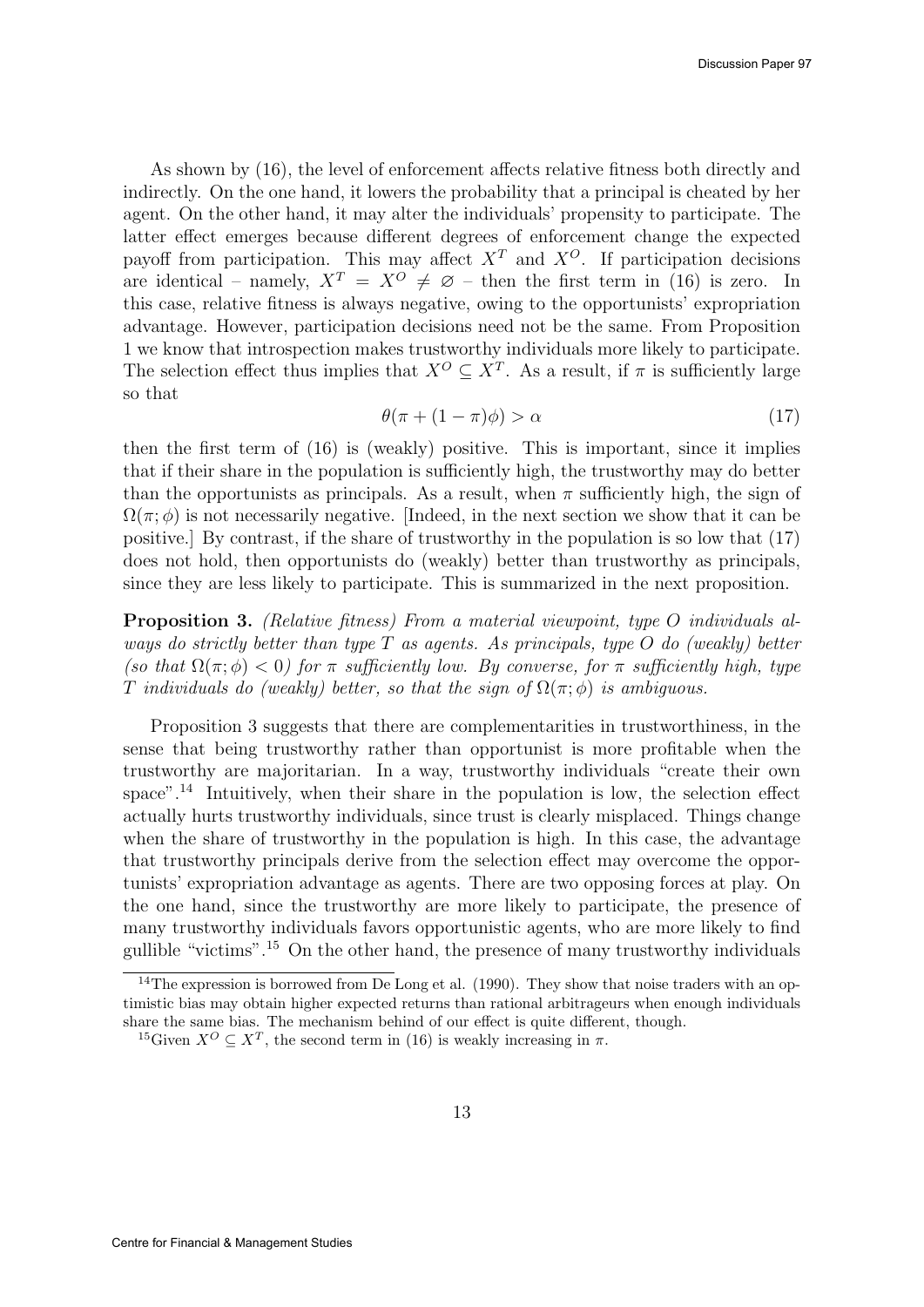also increases the returns from participation – since the chances of meeting an opportunistic agent are remote. For relative fitness to be positive, the return from trusting an agent who behaves honestly (namely,  $\theta$ ) must be sufficiently high relative to the material payoff from opportunistic behavior (namely,  $\rho$ ).

Evolutionary stability The equilibrium concept we use is that of evolutionary stability, first introduced by Maynard Smith and Price (1973). A trait  $\tau = T, O$ is evolutionary stable if a population totally composed of individuals with the same trait  $\tau$  cannot be successfully invaded by an alternative trait  $\tau' \neq \tau$  that is initially rare. Hence, a state where all individuals are trustworthy (opportunists) is evolutionary stable if the average fitness obtained by trustworthy (opportunistic) individuals in this state exceeds that of the opportunists (trustworthy). Formally, for  $\epsilon > 0$  vanishingly small,  $\pi^* = 1$  and  $\pi^* = 0$  are evolutionary stable states if  $\Omega(1 - \epsilon; \phi) > 0$ and  $\Omega(\epsilon, \phi) < 0$ , respectively. In some cases, the evolutionary process may not lead to homogeneous populations, but to a mixed population in which both type  $T$  and type O individuals coexist. We then say that  $\pi^* \in (0,1)$  is a (*mixed*) evolutionary stable state if  $\Omega(\pi^*; \phi) = 0$  and  $\vert_{\pi = \pi^*} d\Omega/d\pi < 0$ . These conditions are equivalent to requiring that  $\pi^*$  is asymptotically stable in the replicator dynamic (see Bowles, 2006, p. 72)

$$
\pi' - \pi = \pi (1 - \pi) \beta \Omega(\pi; \phi) \tag{18}
$$

where  $\pi$  is the share of type T individuals in the current generation,  $\pi'$  is the share of type T in the next generation. The parameter  $\beta > 0$  captures the speed with which the trait with higher fitness spreads among the population.<sup>16</sup>

Having introduced the notion of evolutionary stability within our framework, the next step is to characterize the evolutionary stable equilibria. Unfortunately, a full characterization of relative fitness in our framework is not possible without additional assumptions on the shape of the signal distribution,  $G$ . Inspection of  $(5)$  and  $(6)$ shows that expected payoffs are not necessarily monotonic in the realization of the signal  $x$ . While this is interesting from a theoretical viewpoint, it complicates the task of determining the sets  $X<sup>T</sup>$  and  $X<sup>O</sup>$ . For this reason, in what follows we restrict attention to the simple case of a binary signal, which guarantees monotonicity.

#### 3.3 The binary signal case

Assume that  $X = \{0, 1\}$  and that  $g(x = 1|\pi) = \pi$  (so that  $g(x = 0|\pi) = 1 - \pi$ ). In words, the probability of receiving the high signal  $(x = 1)$  when a fraction  $\pi$  of

<sup>&</sup>lt;sup>16</sup>The basic idea underlying the replicator dynamic is that individuals in the new generation tend to inherit the trait of their parents. However, a fraction of individuals in each generation will be exposed to "cultural models" different from their parents and may thus change their types. The probability of switching depends on the relative fitness, so that switching from type  $O$  to type  $T$  is more likely when  $\Omega(\pi;\phi) > 0$ , while the reverse happens when  $\Omega(\pi;\phi) < 0$ .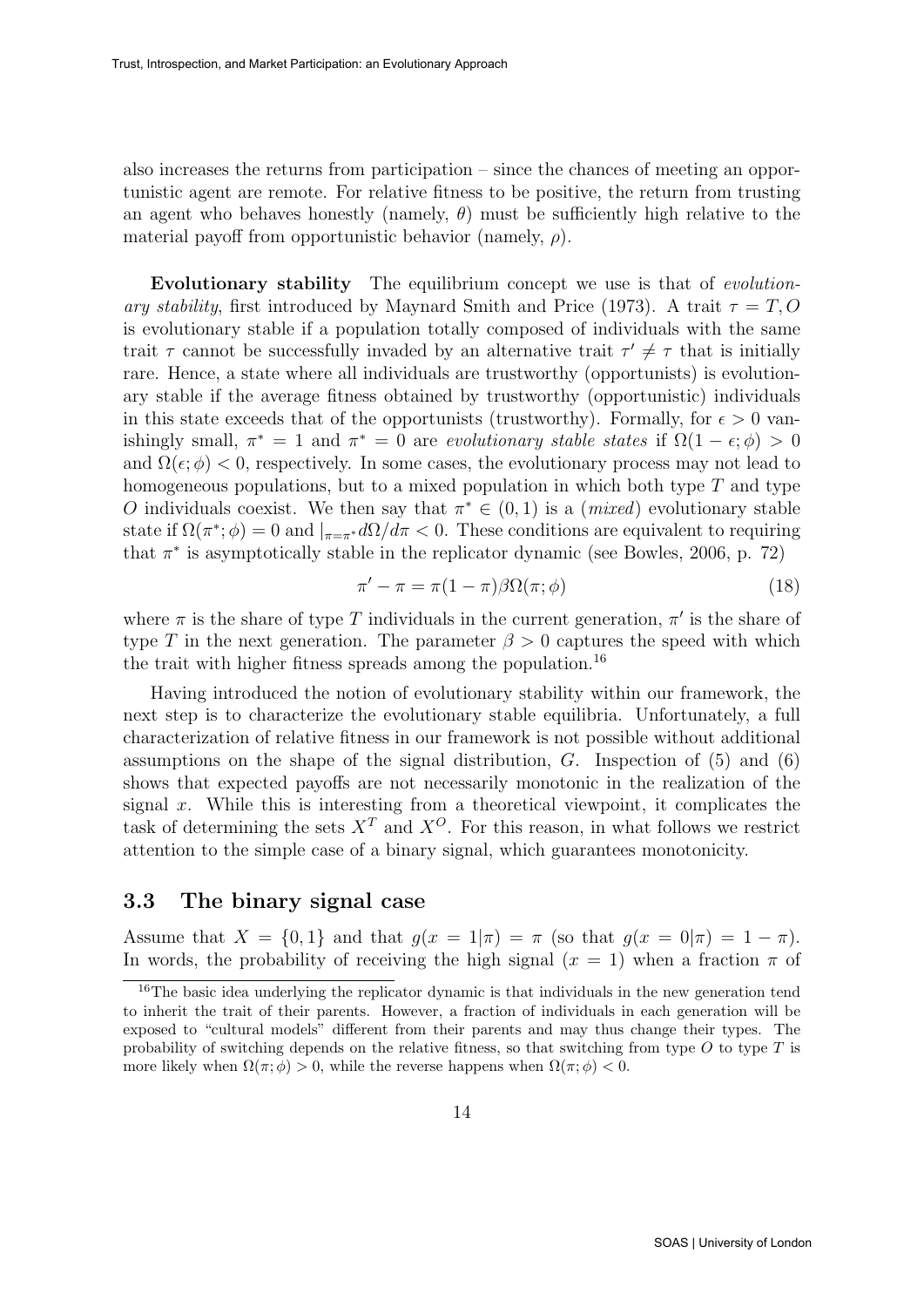individuals are of type T is equal to  $\pi$ . Symmetrically, the probability of receiving the low signal  $(x = 0)$  is  $1 - \pi$ . Denote also with  $\Pi_n \equiv E(\pi^n)$  the *n*-th moment about the origin of  $F(\pi)$ . We assume that the prior  $F(\pi)$  does not change over time.<sup>17</sup> Given the information structure, the conditional expectation of  $\pi$  given  $x \in \{0, 1\}$  is

$$
\mu(1) = \frac{\Pi_2}{\Pi_1}, \ \mu(0) = \frac{\Pi_1 - \Pi_2}{1 - \Pi_1} \tag{19}
$$

while the conditional variance is

$$
\sigma^{2}(1) = \frac{\Pi_{1}\Pi_{3} - \Pi_{2}^{2}}{\Pi_{1}^{2}}, \ \sigma^{2}(0) = \frac{\Pi_{2}(1 - \Pi_{2}) - \Pi_{3}(1 - \Pi_{1}) + \Pi_{1}\Pi_{2} - \Pi_{1}^{2}}{(1 - \Pi_{1})^{2}}.
$$
 (20)

Before stating the result, it is necessary to impose a weak requirement on the prior distribution  $F(\pi)$ . In Section 2, we assumed that the conditional variance  $\sigma^2(x)$  was positive for all x. Given the conditional distribution of x, this has implication for the shape of the prior  $F(\pi)$ . The next assumption ensures that we restrict attention to priors that do not violate  $\sigma^2(x) > 0$  for all  $x \in \{0, 1\}.$ 

**Assumption 1.** The prior  $F(\pi)$  is such that a)  $\Pi_1\Pi_3 - \Pi_2^2 > 0$  and b)  $\Pi_2(1 - \Pi_2)$  –  $\Pi_3(1 - \Pi_1) + \Pi_2 \Pi_1 - \Pi_1^2 > 0.$ 

Assumption 1 is satisfied for a broad class of priors, such as for instance the uniform distribution (0, 1) and, more generally, the whole class of Beta distributions. A full discussion of the technical implications of Assumption 1 is postponed to the next section. Given Assumption 1, it is immediate to verify that

$$
R_2 \equiv \frac{\Pi_3}{\Pi_2} > R_1 \equiv \frac{\Pi_2 - \Pi_3}{\Pi_1 - \Pi_2} > R_0 \equiv \frac{\Pi_1 - 2\Pi_2 + \Pi_3}{1 - 2\Pi_1 + \Pi_2}
$$
(21)

where  $R_0, R_1$ , and  $R_2$  are obtained from (5) and (6). In particular,  $R_2$  is the probability assessment that the agent is of type T made by a type T principal observing  $x = 1$ .  $R_1$  is the same for a type T principal observing  $x = 0$ . The probability assessment of a type O who observes  $x = 1$  is also equal to  $R_1$ . This is not surprising once we consider the fact that the conditional distribution of  $x|\pi$  is identical to the distribution of  $\tau | \pi$ . Intuitively, the information of a type O who observes  $x = 1$  is equivalent to the information of a type T who observes  $x = 0$ . Finally,  $R_0$  is the probability assessment of a type O principal observing  $x = 0$ . Overall, therefore, (21) implies that an individual observing  $x = 1$  expects the agent to be trustworthy with strictly higher probability than an individual observing  $x = 0$ . Moreover, given the same realization of x, a type T principal expects her agent to be trustworthy with strictly higher probability than a type O principal.

<sup>&</sup>lt;sup>17</sup>Expectations are nonetheless affected by the dynamics of  $\pi$  through the idnividual signals x and τ .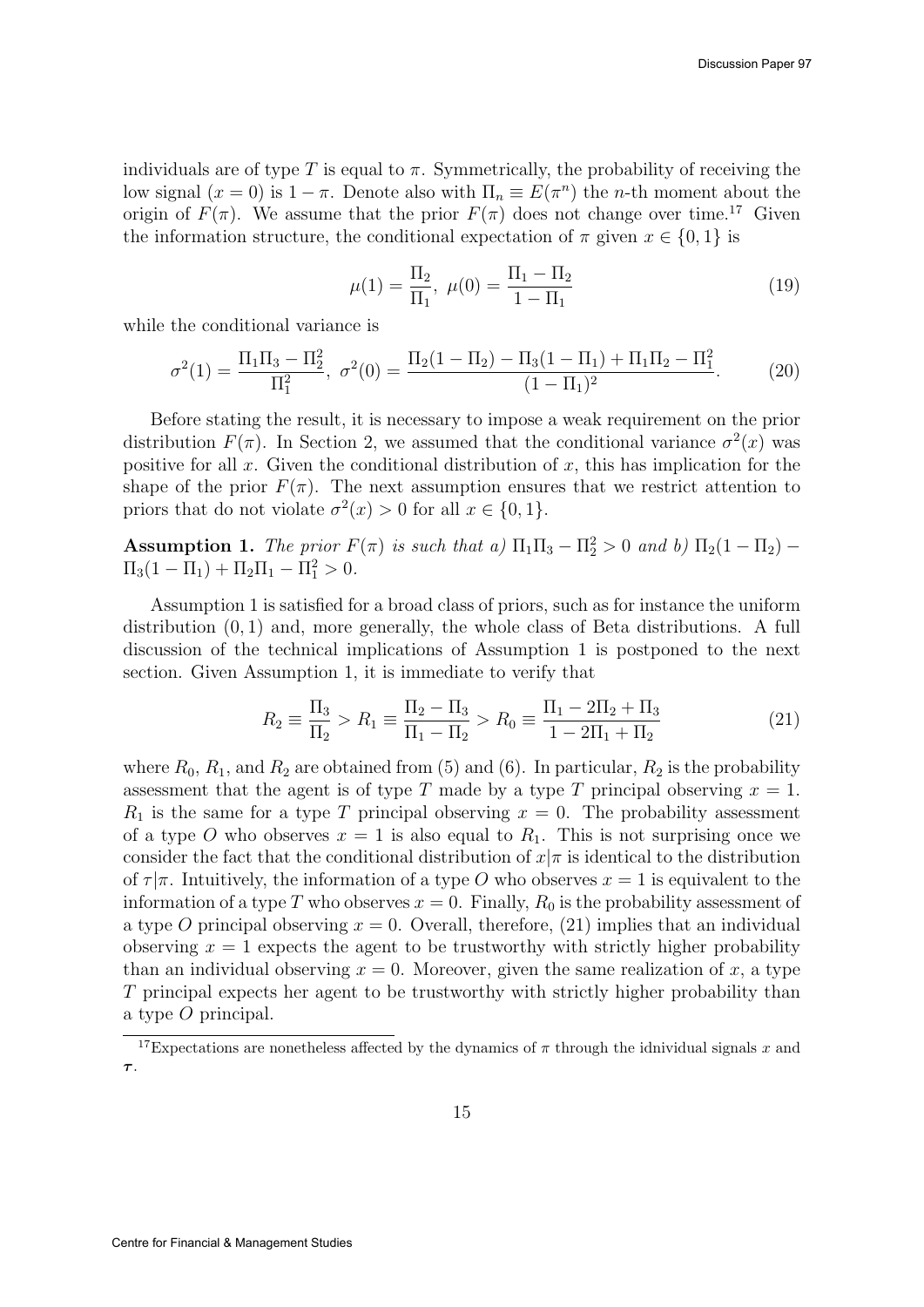From equations (12) and (13), a principal with assessment  $R_k$ ,  $k = 0, 1, 2$ , will participate if<sup>18</sup>

$$
R_k \theta(1 - \phi) + \theta \phi - \alpha \ge 0 \tag{22}
$$

or

$$
R_k \ge \frac{\alpha - \theta \phi}{\theta (1 - \phi)} \equiv R(\phi). \tag{23}
$$

In words, for a given level of enforcement  $\phi$ , a principal who believes that a randomly drawn agent is trustworthy with probability  $R(\phi)$  would just be indifferent between participating or not. Note that  $R(\phi)$  is strictly *decreasing* in  $\phi$  and ranges between  $\alpha/\theta$  (when  $\phi = 0$ ) and 0 (when  $\phi = \alpha/\theta$ ).

The relationship between  $R(\phi)$  and  $R_0$ ,  $R_1$  and  $R_2$  determines the participation of the different types. In turn, this affects relative fitness, and determines which states may emerge in the long-run. For instance, if  $R(\phi) > R_2$  then no individual (trustworthy or opportunistic) participates, independently of her signal's realization. Hence,  $X^T = X^O = \emptyset$ , and relative fitness  $\Omega(\pi;\phi)$  is equal to zero for all  $\pi$ . In this case, there is no evolutionary stable state, but all  $\pi \in [0, 1]$  are *neutrally stable*.<sup>19</sup> By contrast, if  $R(\phi) \leq R_0$ , then all individuals (trustworthy and opportunistic) participate, independently of the signal received. In this case,  $X^T = X^O = X$ . As a result, relative fitness  $\Omega(\pi;\phi)$  is strictly negative for all  $\pi$ , so that  $\pi=0$  is the only evolutionary stable state. This situation generally arises when enforcement is sufficiently high to ensure that even the least trusting individuals in society (i.e., opportunists observing  $x = 0$ ) choose to participate. Things become more complex when  $R(\phi)$  takes intermediate values, i.e. it is located in the interval  $(R_0, R_2]$ . The next proposition provides a characterization of the evolutionary stable states in that case.

**Proposition 4.** (Evolutionary stable states) Suppose that  $R(\phi) \in (R_0, R_2]$ .

- 1. If  $R(\phi) \geq (\theta \rho)/\theta$ , then  $\pi = 0$  is the only evolutionary stable state.
- 2. If  $R(\phi) < (\theta \rho)/\theta$  and
	- (a)  $R(\phi) \leq R_1$ , then  $\pi = 0$  is evolutionary stable, but there may also exist (for parameters values) a mixed evolutionary stable state.
	- (b)  $R(\phi) > R_1$ , then  $\pi = 1$  and  $\pi = 0$  are both evolutionary stable (in fact, they are the only evolutionary stable states). The basin of attraction of  $\pi = 1$  is  $(\theta R(\phi)/(\theta - \rho), 1).$

<sup>18</sup>We adopt the convention that individuals participate when indifferent.

<sup>&</sup>lt;sup>19</sup>Intuitively, while in the presence of a small shock  $\pi$  does not revert to its previous level, it does not move further away from it either.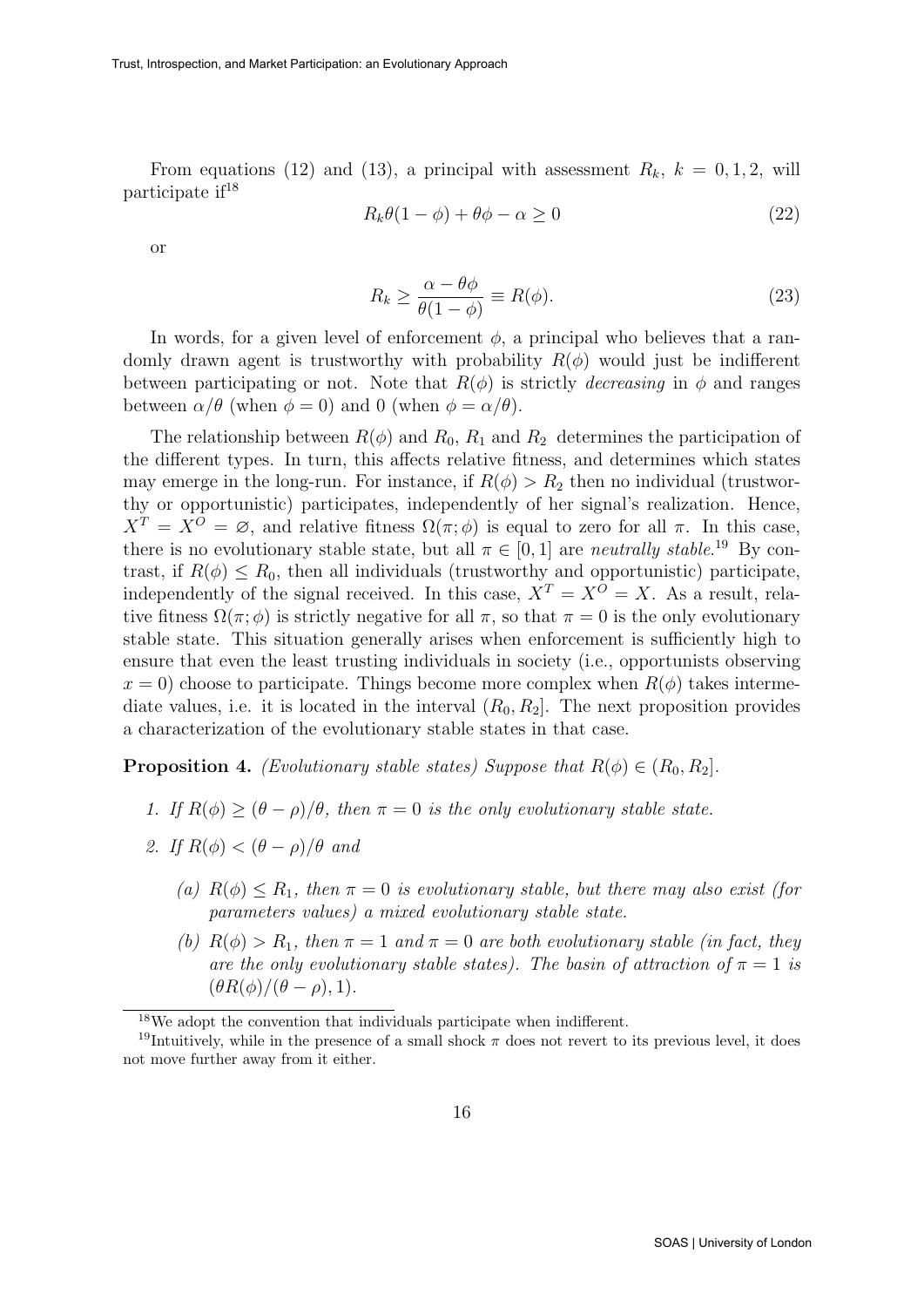Proof. See Appendix.

As proposition 4 highlights, a situation in which all individuals are of type  $T$  is evolutionary stable when the minimum probability that makes a principal willing to participate,  $R(\phi)$ , is less than  $(\theta - \rho)/\theta$  and greater than  $R_1$ . The first requirement is necessary to generate complementarities in trustworthy ethical attitudes. For complementarities to emerge, the presence of a large share of trustworthy individuals in the population should benefit the trustworthy more than the opportunists. The benefit that the opportunists derive when there are many trustworthy about is that they are more likely to find gullible "victims" to expropriate. The benefit that the trustworthy derive from the presence of a large share of trustworthy is that expropriation is less likely. When  $R(\phi) < (\theta - \rho)/\theta$ , the first effect is weaker than the second, since the material benefits generated through the selection effect outweigh those generated by the expropriation advantage.<sup>20</sup>

The second requirement deals with participation. If  $R(\phi) \leq R_1$ , then even the opportunists tend to participate when the share of trustworthy is large. As a result, the selection effect has little bite.

Figure 1 illustrates the case in which both requirements are met.<sup>21</sup> When  $R_1$  <  $R(\phi)$ , the individuals who actually choose to participate are those that are trustworthy and that also have favorable information  $(x = 1)$ . An opportunist would therefore not participate, even if she observed  $x = 1$ . If the material benefits generated by the selection effect are sufficiently large  $(R(\phi) < (\theta - \rho)/\theta)$ , then, for  $\pi$  close to one, the opportunists achieve lower fitness than the trustworthy. Notice that in the equilibrium with  $\pi = 1$  everyone participates (since the population is only composed of type T and all observe  $x = 1$ . The amount of investment is thus the maximum possible.

Figure 2 considers the case where  $R(\phi)$  is greater than or equal to  $(\theta - \rho)/\theta$ . Here, the advantage afforded to type  $T$  through the selection effect is too small to overcome the opportunists' expropriation advantage. Hence, type  $T$  have lower fitness for all values of  $\pi$ . The unique evolutionary stable state is then  $\pi = 0$ . In this equilibrium, the population is totally composed of opportunists and all observe  $x = 0$ . Notice that, so long as  $R(\phi) > R_0$  an opportunist observing  $x = 0$  would not participate. As a result, the aggregate level of participation in the  $\pi = 0$  equilibrium is zero.

Finally, Figure 3 deals with the case in which  $R(\phi)$  is lower than  $(\theta - \rho)/\theta$ , but it is also lower than  $R_1$ . Since  $R(\phi) \leq R_1$ , an opportunist who has observed  $x = 1$  would participate. Here,  $\pi = 0$  is evolutionary stable, while  $\pi = 1$  is unstable. However, a

<sup>&</sup>lt;sup>20</sup>The requirement  $R(\phi) < (\theta - \rho)/\theta$  can equivalently be written as  $\theta - \alpha > \rho(1 - \phi)$ . The lhs captures the net gains from participation when  $\pi = 1$  (the selection effect). The rhs captures the (expected) gains that can be reaped by opportunistic agents (the expropriation advantage).

<sup>&</sup>lt;sup>21</sup>The Figure is based on a uniformly distributed prior. Parameters are as follows:  $\theta = 1.5$ ,  $\alpha = 1$ ,  $\rho = 0.4, \phi = 0.2.$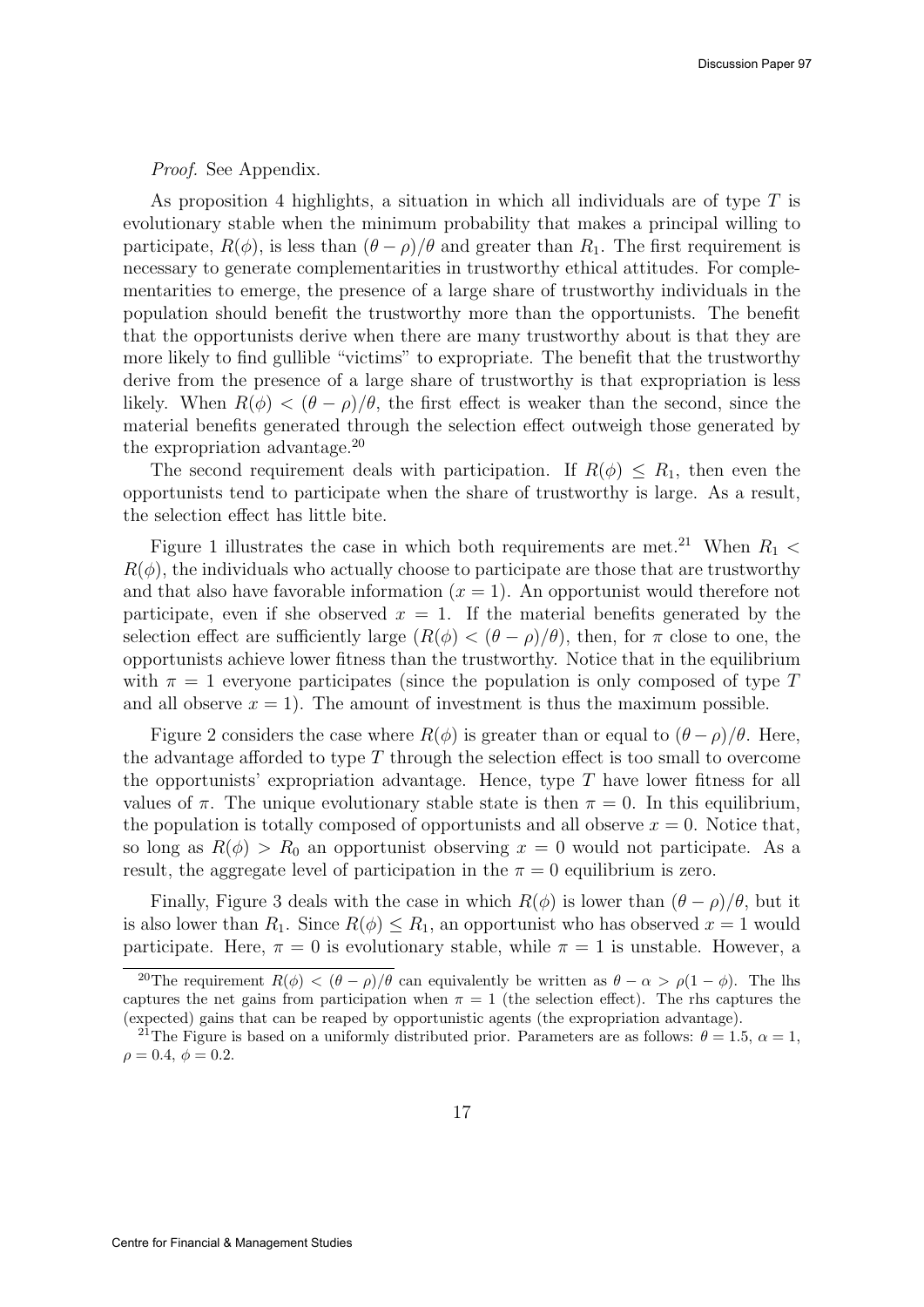total takeover by type  $O$  is not the only possible outcome. For parameter values, there may exist a mixed evolutionary stable state. This is the case shown in Figure  $3.^{22}$  In the  $\pi = 1$  equilibrium, overall participation is zero. In the mixed equilibrium, participation is partial, since opportunists observing  $x = 0$  do not participate. Notice that, in this equilibrium, information effects prevent either type from spreading all the way. For instance, a marginal decrease in  $\pi$  would make  $x = 1$  signals correspondingly less common. This would decrease participation by opportunists (but not by trustworthy), increasing relative fitness of type T. Similarly, a marginal increase in  $\pi$  would increase the opportunists' participation, which would lower relative fitness.

To sum up, when  $R(\phi)$  takes intermediate values, a population composed only of opportunists is always evolutionary stable. However, other outcomes are possible. There are three alternative scenarios. In the first, a population of opportunistic individuals is the unique stable state. In the second, a population entirely composed of trustworthy individuals is also evolutionary stable. If this is the outcome, all individuals participate. In the third scenario, the trustworthy never completely take over, although the population may settle in a mixed evolutionary stable state in which trustworthy and opportunists coexist.

Comparative Statics The conditions laid out in proposition 4 show that a necessary requirement for trustworthy attitudes to persist in the long-term is that the expropriation advantage enjoyed by opportunists should be lower than the material advantage that arises from greater market participation. Formally, this implies  $R(\phi)$  <  $(\theta - \rho)/\theta$ . Since  $R(\phi)$  is increasing in  $\alpha$ , a higher  $\alpha$  makes the condition harder to satisfy. This is because a higher  $\alpha$  increases the material payoff that can be reaped without participating to the market, which lowers the material advantage generated from the selection effect. Similarly, a higher  $\rho$  also makes the condition harder to satisfy, since it raises the expropriation advantage. Third, a higher value of  $\theta$  increases the benefits reaped from the selection effect and therefore makes the condition easier to satisfy.

Finally, note that  $R(\phi)$  is decreasing in  $\phi$ . Changing the level of enforcement  $\phi$ affects relative fitness in two ways. First, keeping participation behavior constant, a higher  $\phi$  lowers the opportunists' expropriation advantage, and therefore raises relative fitness. Second, a higher  $\phi$  lowers the risk of expropriation and therefore makes participation by opportunists more likely. This is the binary-signal equivalent of point (ii) in proposition 2.

External enforcement and ethical attitudes: crowding in and crowding *out* We now look more closely at the relationship between external enforcement and

<sup>&</sup>lt;sup>22</sup>The Figure is based on  $\phi = 0.5$  and  $\rho = 0.1$ . Everything else is as in Figure 1.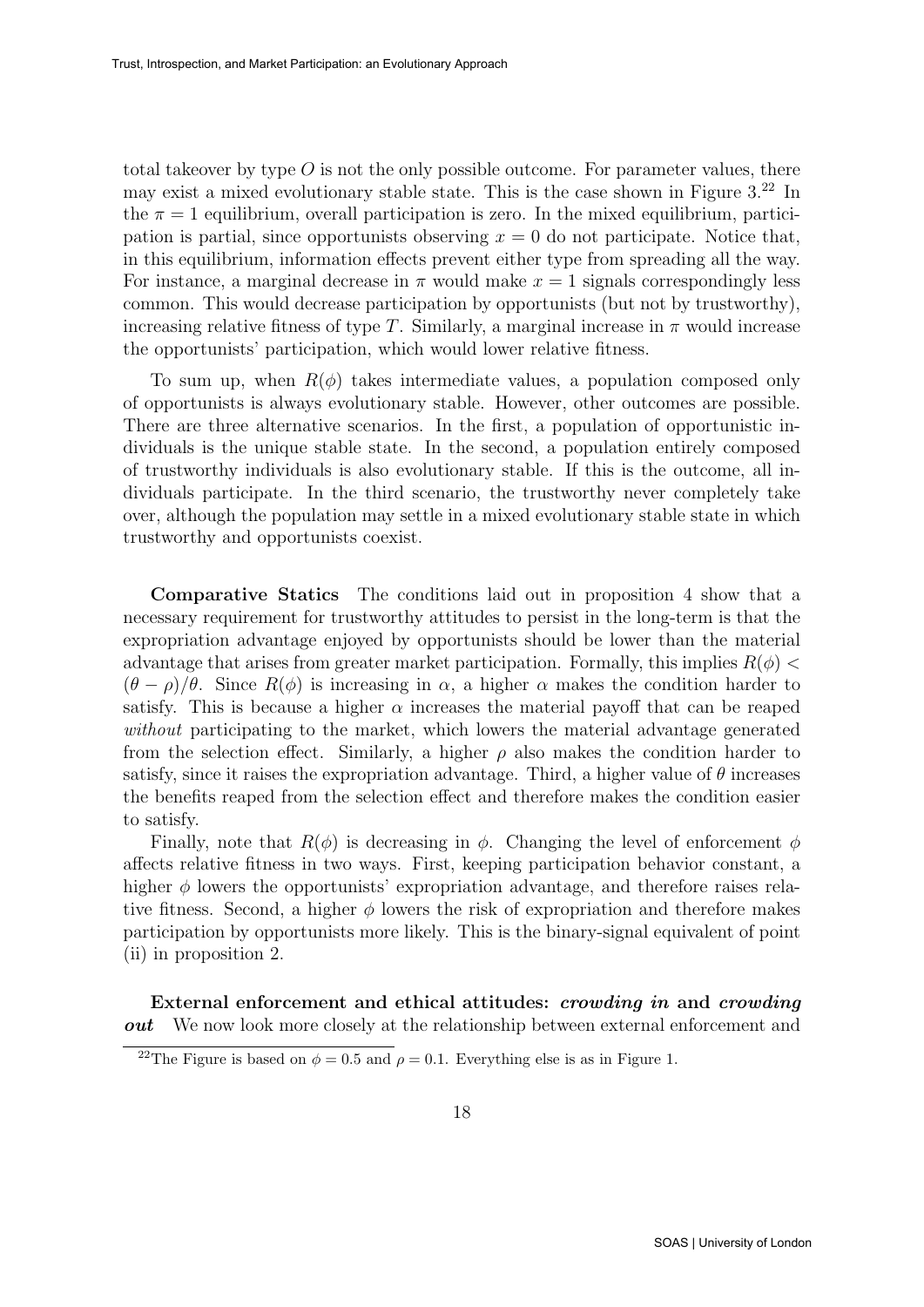ethical attitudes, by providing some formal results. Since the results are essentially implications of Proposition 4, they are presented as Corollaries.

Corollary 1a) (Crowding in) Consider two enforcement levels  $\phi'$  and  $\phi'' > \phi'$ . Then,  $\pi = 1$  is evolutionary stable under  $\phi''$  but not under  $\phi'$  if

$$
R_2 \ge R(\phi'') > R_1,\tag{24}
$$

and either i)  $R(\phi') < (\theta - \rho)/\theta$  and  $R(\phi') > R_2$  or ii)  $R(\phi') \geq (\theta - \rho)/\theta > R(\phi'')$ .

Corollary 1b) (Crowding in) Consider two enforcement levels  $\phi'$  and  $\phi'' > \phi'$ . If both  $R(\phi')$  and  $R(\phi'')$  are such that  $\pi = 1$  is evolutionary stable, then the equilibrium with  $\pi = 1$  has a larger basin of attraction under  $\phi''$  than under  $\phi'$ .

Corollaries 1a) and 1b) illustrate how higher enforcement may actually crowd in trustworthy preferences in the long-run. This can happen in two ways. First, as shown in Corollary 1a), higher enforcement can make sure that opportunists cannot prosper in a society composed only of trustworthy. There are two types of situations where this may occur. One is where the selection effect would actually generate sufficiently high gains, but prior beliefs are too pessimistic for a selection effect to arise. Given the pessimistic prior, with low enforcement the trustworthy would not participate, even after observing the high signal. In this case, a moderate increase in enforcement would induce trustworthy individuals with favorable information to participate, hence generating a selection effect. This is case (i) in the corollary. Case (ii) arises when the selection effect is actually quite weak. This may for instance occur when the social gains generated by honest behavior by the agent  $(\theta - \rho)$  are small, or when the payoff that a principal may obtain by not participating  $(\alpha)$  is large. In this case, the selection effect may outweigh the opportunists' expropriation advantage only when enforcement exceeds some minimum threshold level. Hence, an increase in  $\phi$  may induce convergence to the "good" equilibrium where all individuals are trustworthy.

Second, as shown in Corollary 1b), when both  $\pi = 0$  and  $\pi = 1$  are evolutionary stable, higher enforcement may expand the basin of attraction of the good equilibrium. An example is illustrated in Figure 4.<sup>23</sup> When enforcement is low  $(\phi = \phi')$ , the basin of attraction of the equilibrium with  $\pi = 1$  is  $(\pi', 1)$ . By converse, when enforcement is high  $(\phi = \phi'')$ , the basin of attraction is  $(\pi'', 1)$ .<sup>24</sup> If the initial  $\pi$  lies between  $\pi''$ and  $\pi'$ , then, in the presence of low enforcement,  $\pi$  would over time converge to zero. In this case, a timely increase in  $\phi$  (from  $\phi'$  to  $\phi''$ ) may reverse the dynamics inducing convergence to the good equilibrium.

These results are broadly in line with the general idea of complementarity between institutions and social capital. However, greater external enforcement may also have unintended consequences in the long run. This is formalized below.

<sup>&</sup>lt;sup>23</sup>In the Figure,  $\phi' = 0.2$  and  $\phi'' = 0.3$ . Everything else is as in Figure 1.

<sup>&</sup>lt;sup>24</sup> From Proposition 4,  $\pi' = \theta R(\phi')/(\theta - \rho)$  and  $\pi'' = \theta R(\phi'')/(\theta - \rho)$ .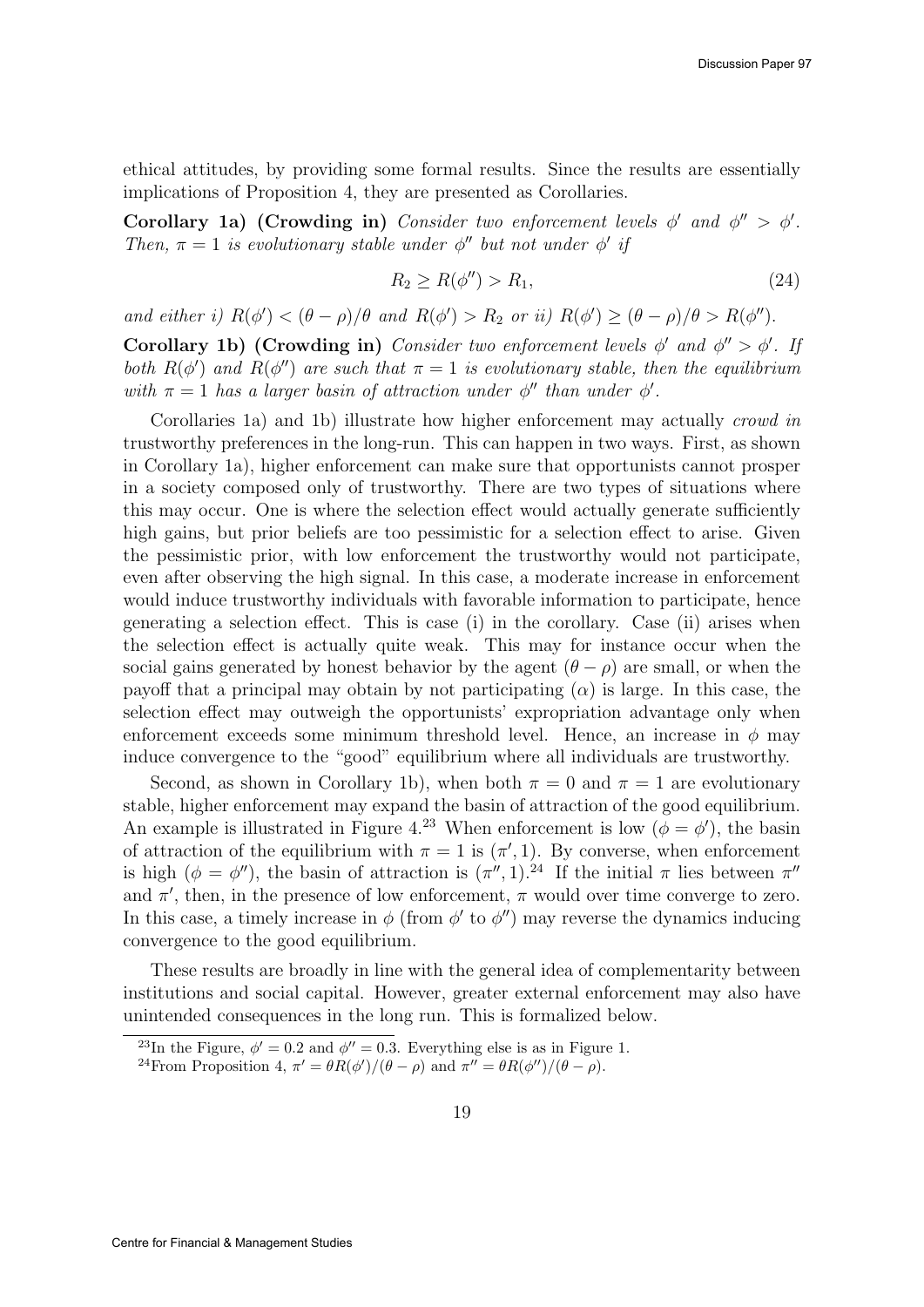Corollary 2 (Crowding out) Consider two enforcement levels  $\phi'$  and  $\phi'' > \phi'$ . If  $R(\phi') < (\theta - \rho)/\theta$ , and

$$
R_2 \ge R(\phi') > R_1 \ge R(\phi'') > R_0,\tag{25}
$$

then  $\pi = 1$  is evolutionary stable under  $\phi'$  but not under  $\phi''$ . As a result, the long run level of participation may be lower under  $\phi''$  than under  $\phi'$ .

Higher enforcement may thus lead to an equilibrium with worse preferences – what we call crowding out. As a result of crowding out, overall participation may also fall. The effect behind crowding out is similar to that highlighted in Corollary 1a), but in reverse. Intuitively, with low enforcement  $(\phi = \phi')$ , only the trustworthy who observe the high signal realization choose to participate.<sup>25</sup> If society is composed primarily of trustworthy people, then participating pays off, and the trustworthy may actually end up materially better off than opportunists. By contrast, if enforcement is high  $(\phi = \phi'')$ , then opportunistic individuals observing the high signal also start to participate.<sup>26</sup> This eliminates the selection effect, since, when  $\pi = 1$ , an opportunistic "mutant" is as likely to participate as a trustworthy individual. The state  $\pi = 1$  is therefore no longer evolutionary stable.

Since the equilibrium with  $\pi = 1$  is characterized by the maximum level of participation, participation can only fall. If the fourth inequality in (25) holds – so that opportunists observing the low signal never invest – we can then have two scenarios.<sup>27</sup> In the first, the population converges to an equilibrium population comprising only opportunists. In this case, market participation collapses to zero. This is illustrated in Figure  $5^{28}$  The second scenario arises when there is a mixed evolutionary stable state that prevents  $\pi$  from dropping to zero. In this state there is a positive share of opportunists observing the low signal who do not participate. Hence, despite a positive level of participation in equilibrium, participation is below the level achievable when  $\pi = 1$  is evolutionary stable.

### 4 Interpretation and Robustness

Information imperfections play a major role in our analysis. We now discuss some issues of interpretations and robustness associated with our information structure.

In the previous section, the conditional distributions of the private signal  $x_i$  and of the individual's type were identical. In other words, the information gathered through

 $^{25}$ Formally, this is represented by the first and second inequality in (25).

 $^{26}$ Formally, this is represented by the third inequality in  $(25)$ .

<sup>&</sup>lt;sup>27</sup>If it does not hold the equilibrium would still involve  $\pi = 0$ , but the level of participation would be unchanged, since even type O observing  $x = 0$  would participate.

<sup>&</sup>lt;sup>28</sup>In the Figure, we assumed  $\phi' = 0.2$  and  $\phi'' = 0.5$ . Everything else is as in Figure 1.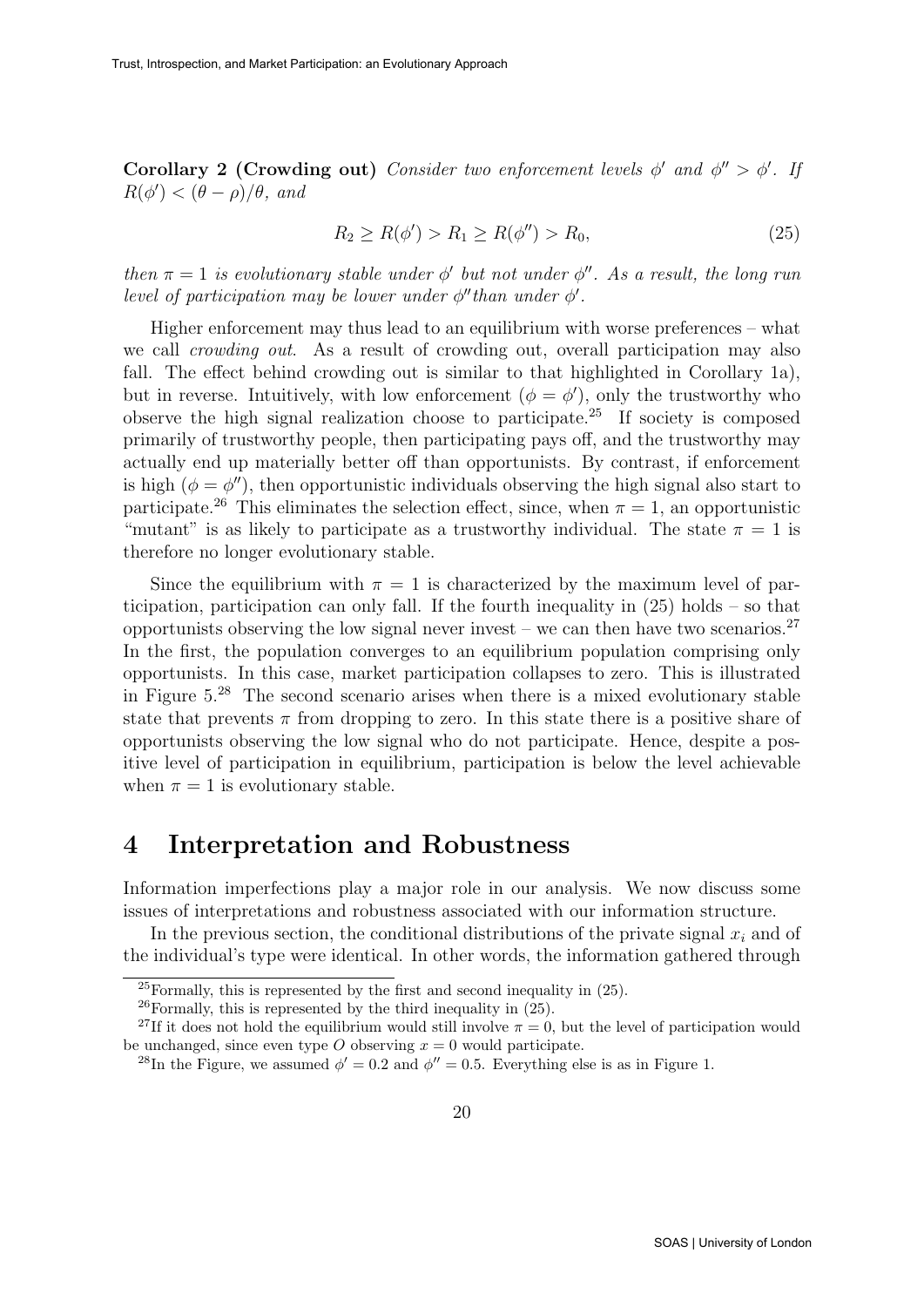introspection was as accurate as the information generated by the signal. A possible way to interpret this assumption is that each individual recalls a past event in which she has been able to observe the type of another individual randomly drawn from the population. For instance, she might have witnessed the behavior of someone playing as agent in another trust game.

In reality, adult individuals usually draw inferences from more than one past experience. The model can be generalized to accommodate individuals observing any finite number N of (conditionally on  $\pi$ ) independent realizations of x. From a qualitative viewpoint, our results would not change. Clearly enough, a trustworthy individual observing N high realizations would expect the agent to be of type  $T$  with strictly higher probability than an opportunist observing the same vector of realizations. As a result, there exist a set of parameters values such that only a type  $T$  observing  $N$  high realizations would participate. This in turn implies that, for parameters values,  $\pi = 1$ is evolutionary stable. On the other hand, it is clear that, as  $N$  increases, the beliefs of type  $T$  and type  $O$  individuals converge. In other words, introspection becomes less important. Hence, it is legitimate to ask whether, from a quantitative viewpoint, the effects emerging from our analysis are a reasonable approximation of real world effects. To a large extent, whether introspection matters for decisions is an empirical question, and the evidence says that it does. Butler, Giuliano, and Guiso (2009) show that not only do ethical attitudes explain trusting behavior, the relationship between trust and ethical attitudes persists even after principals have had the chance to collect information on the pool of potential agents.

There are also theoretical reasons to believe that introspection should matter more than a narrow reading of our analysis may suggest. First, we adopted a stripped down approach to model the trade off between the temptation to behave opportunistically and the psychological costs associated with cheating. We just assumed that the costs were sufficient to prevent opportunistic behavior in type  $T$  individuals. In reality, the temptation to cheat is likely to depend on what is at stake. This implies that the most informative past experiences for an individual are those in which the stakes were comparable to the problem in hand. For instance, I cannot infer from the fact that people are generally willing to help me when my car gets stuck, that I can entrust most people with my entire savings. On the other hand, individuals rarely have the possibility to experiment with high stakes. This suggests that we should expect introspection to become more relevant as the stakes become higher.

Second, as argued by Acemoglu, Chernozhukov, and Yildiz (2008), the argument for the convergence of beliefs relies in part on simplifying assumptions of standard models of Bayesian learning. If trustworthy and opportunistic disagree on the way to interpret the information that they gather, asymptotic convergence is not assured. This implies that introspection may still play a role even when individuals rely upon an arbitrarily large number of past experiences to take decisions.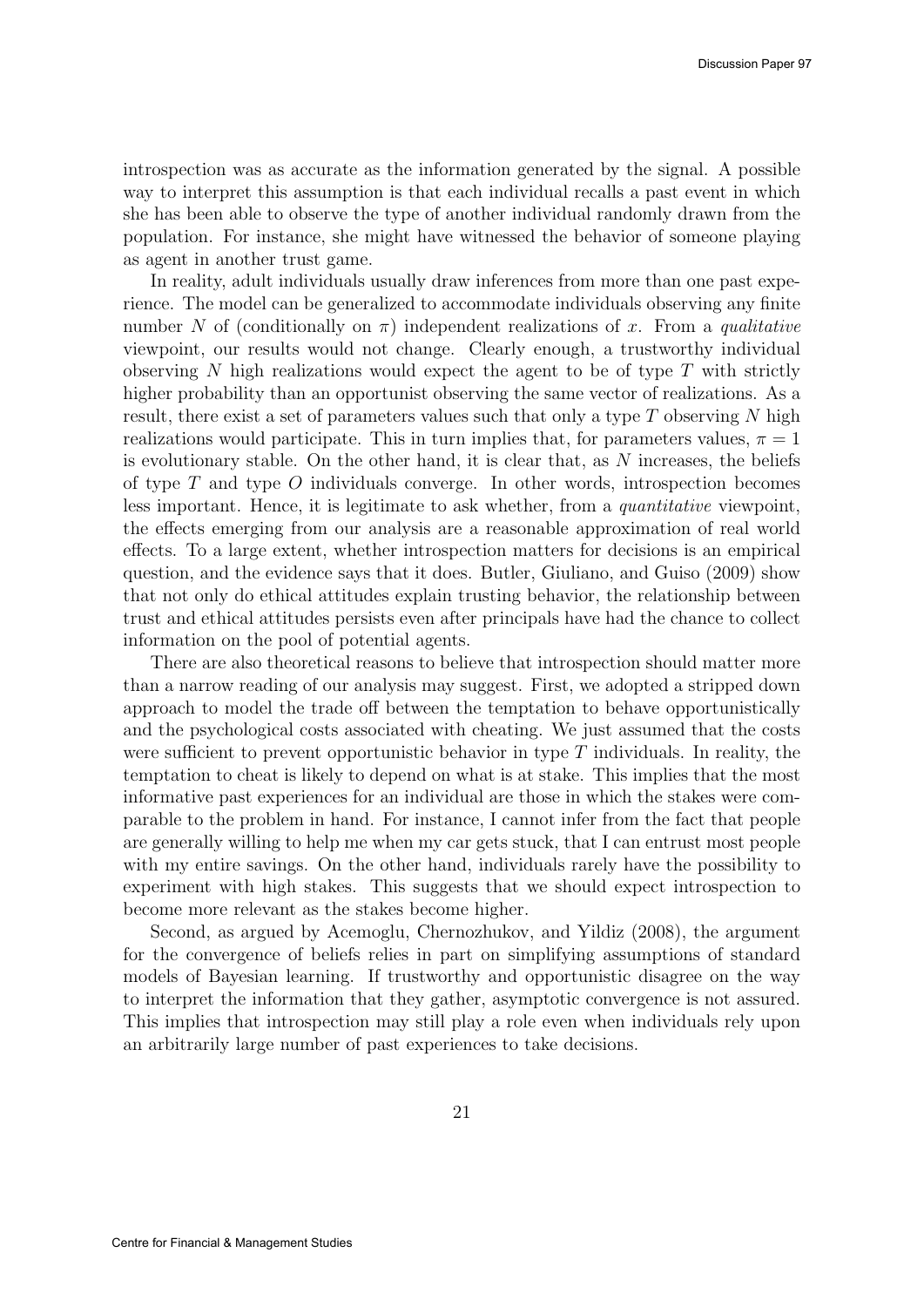There is also a deeper sense in which simplifying assumptions are relevant for interpretation. In our simple world, all relevant information about someone's ethical attitudes can be inferred from the outcome of the trust game he is playing. The real world is, of course, much more complicated. The outcomes of economic exchanges are affected by a large number of factors, besides parties' ethical attitudes. Observers typically only have partial information about these factors.<sup>29</sup> Hence, the fact that the information individuals possess is imprecise can be seen as a way to counterbalance our modelling of economic exchanges as extremely stylized interactions.

We now turn to Assumption 1. Since this is equivalent to assuming that the conditional variance  $\sigma^2(x)$  is positive, Schwarz's inequality implies that both a) and b) in Assumption 1 are always satisfied with weak inequality.<sup>30</sup> Assumption 1 just imposes the strict inequality. This is satisfied for a broad class of priors. An example is the class of Beta distributions (including the uniform  $(0, 1)$ ). The only counterexample we could find in which the strict inequality does not hold is the case of a Bernoulli prior, which attaches positive probability only to  $\pi = 1$  and  $\pi = 0$ . Since we find this case instructive, we discuss it briefly. The problem with the Bernoulli prior is that the posterior beliefs of a type T observing  $x = 0$  (or a type O observing  $x = 1$ ) are not well defined. This follows from the fact that observing  $\tau = T$  and  $x = 0$  (or  $\tau = O$ ) and  $x = 1$ ) is a zero probability event, given the prior. However, even in this extreme case, our main results would apply if we assumed that individuals use introspection when presented with zero probability events. In other words, all we need to assume is that, when the signal  $x$  is inconsistent with the individual's type, she does not believe that the signal is "more likely" to be correct than her type.<sup>31</sup>

To conclude, we address the broader issue of the evolutionary approach used in this paper. Observability of other players' preferences is generally considered necessary for unselfish behavior to emerge spontaneously.<sup>32</sup> Our rationale for the persistence of trustworthy behavior does not rely on the observability of other players' preferences.

<sup>&</sup>lt;sup>29</sup>Moreover, people typically lack a full "structural knowledge" of the structure of the game being played. Kurz (1994) shows that this may generate persistent heterogeneity of beliefs across individuals.

<sup>&</sup>lt;sup>30</sup>Schwarz's inequality ensures that, if x and y are positive valued random variables,  $E(xy)^2 \leq$  $E(x^2)E(y^2)$ . Setting  $x = \pi^{1/2}$  and  $y = \pi^{3/2}$  yields a). Setting  $x = (1 - \pi)^{1/2}$  and  $y = \pi(1 - \pi)^{1/2}$ yields b).

 $31$ In other words, the precision of the signal should not go to infinity faster than the precision of the type.

 $32$ When preferences may be observed, Nash behavior may be temporarily destabilized by mutants who cooperate among themselves and defect with other agents. This is the idea behind the secret handshake model of Robson (1990). In contrast, when preferences are unobservable, evolutionary pressures should shape preferences so that individuals would behave "as if" they were playing Nash in a game in which payoffs represent the individual's fitness (see for instance Proposition 5 in Dekel, Ely, and Yilankaya, 2007, see also Samuelson, 2001, for a discussion of conceptual problems related to the observability of preferences).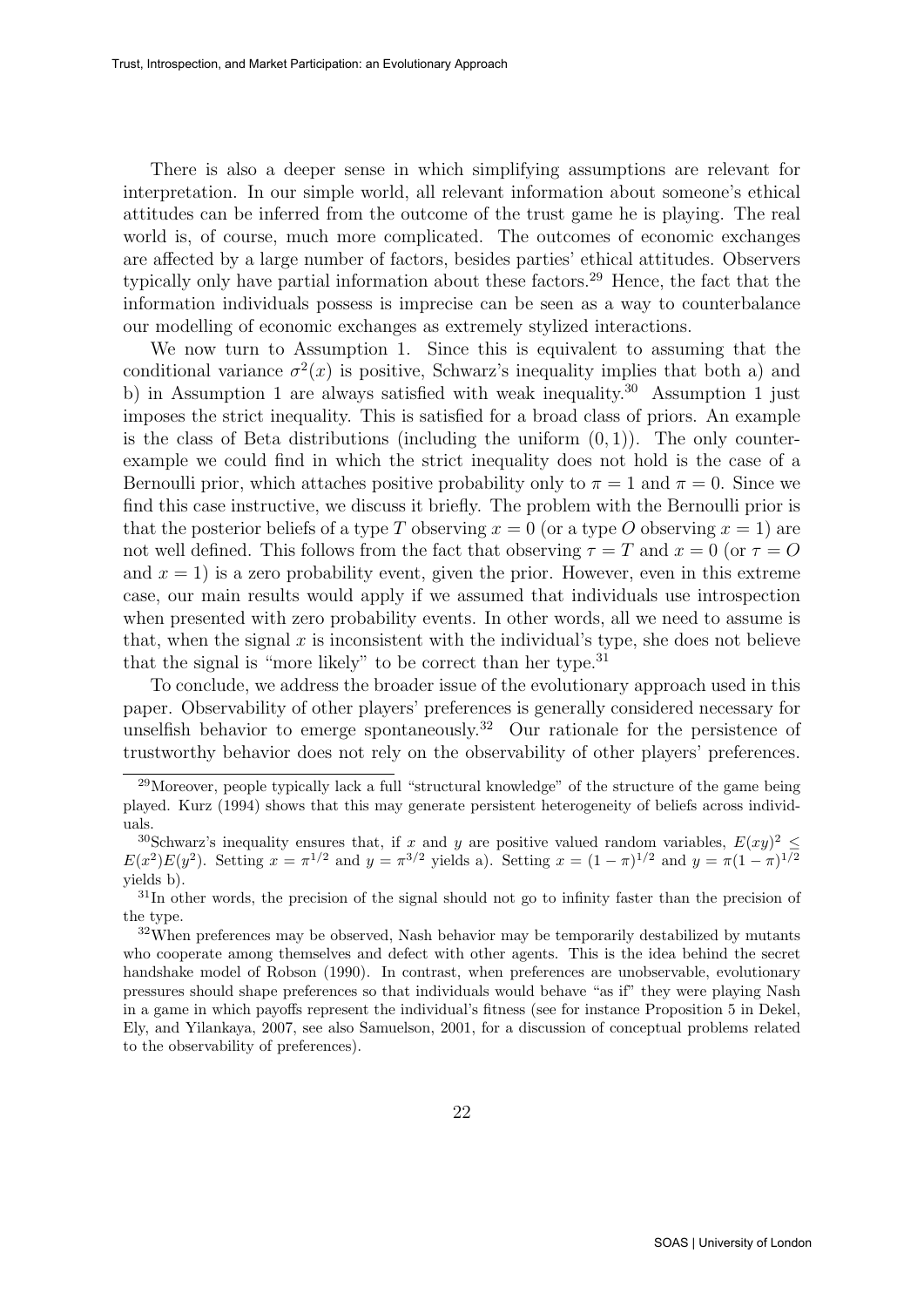In our model, evolution solves the problem of inducing individuals to participate to the market – when this is optimal – via introspection. By giving people a preference for trustworthiness, it ensures that they generally trust others. However, evolution may operate on other dimensions as well. For instance, it could solve the same problem by giving people a direct preference for trusting others. For trustworthiness to persist in the long run, it is crucial that individuals are unable to develop "inconsistent" preferences. For instance, an opportunist with a direct preference for trusting others could destabilize the equilibrium where  $\pi = 1$ . Such an individual, however, would suffer from an irreconcilable conflict between her ethical attitudes/beliefs ("I only care about my material welfare and believe that most people, at the end of the day, do the same") and her trusting preferences ("I think it is unfair to mistrust others"). The psychology literature on cognitive dissonance suggests that this type of conflicts are costly for the individual, causing anxiety, stress and other negative emotional states.<sup>33</sup> Individuals usually try to reduce conflicts by suppressing dissonant beliefs, attitudes, or behavior. This implies that the way our cognitive skills evolved may constrain our ability to develop inconsistent attitudes or to engage in inconsistent behavior.

### 5 Discussion and concluding remarks

Our analysis shows that the relationship between ethical attitudes and external incentives is quite complex. When external incentives (enforcement) are low, society may end up in a "bad" equilibrium, where opportunism is rife, and nobody complies. However, a "good" equilibrium is also possible, where compliance rates are high. In this good equilibrium, all individuals are trustworthy, and compliance is motivated by internal norms of conduct, rather than by external incentives.

When external enforcement is high, good ethical attitudes may be "crowded out". At equilibrium, compliance is triggered exclusively by the threat of enforcement, and agents behave opportunistically whenever they can. The "good" equilibrium where ethical attitudes are trustworthy may no longer be possible. Participation may also suffer as a result. Hence, our framework provides an example where high external enforcement may ultimately generate less market participation.

Our crowding out result shares similarities with Bohnet Frey and Huck (2001) – henceforth BFH. These authors provide experimental evidence that supports the crowding out hypothesis. However, their theoretical explanation for the result is quite different from ours. In their model, introspection does not play any role. Rather, the result emerges because, as enforcement improves, principals are more willing to trust agents about whom they have unfavorable information. The fact that people

<sup>33</sup>The theory was formulated by Festinger (1957). Aronson (1979) discusses experimental evidence. Applications to economics are developed by Akerlof and Dickens (1982).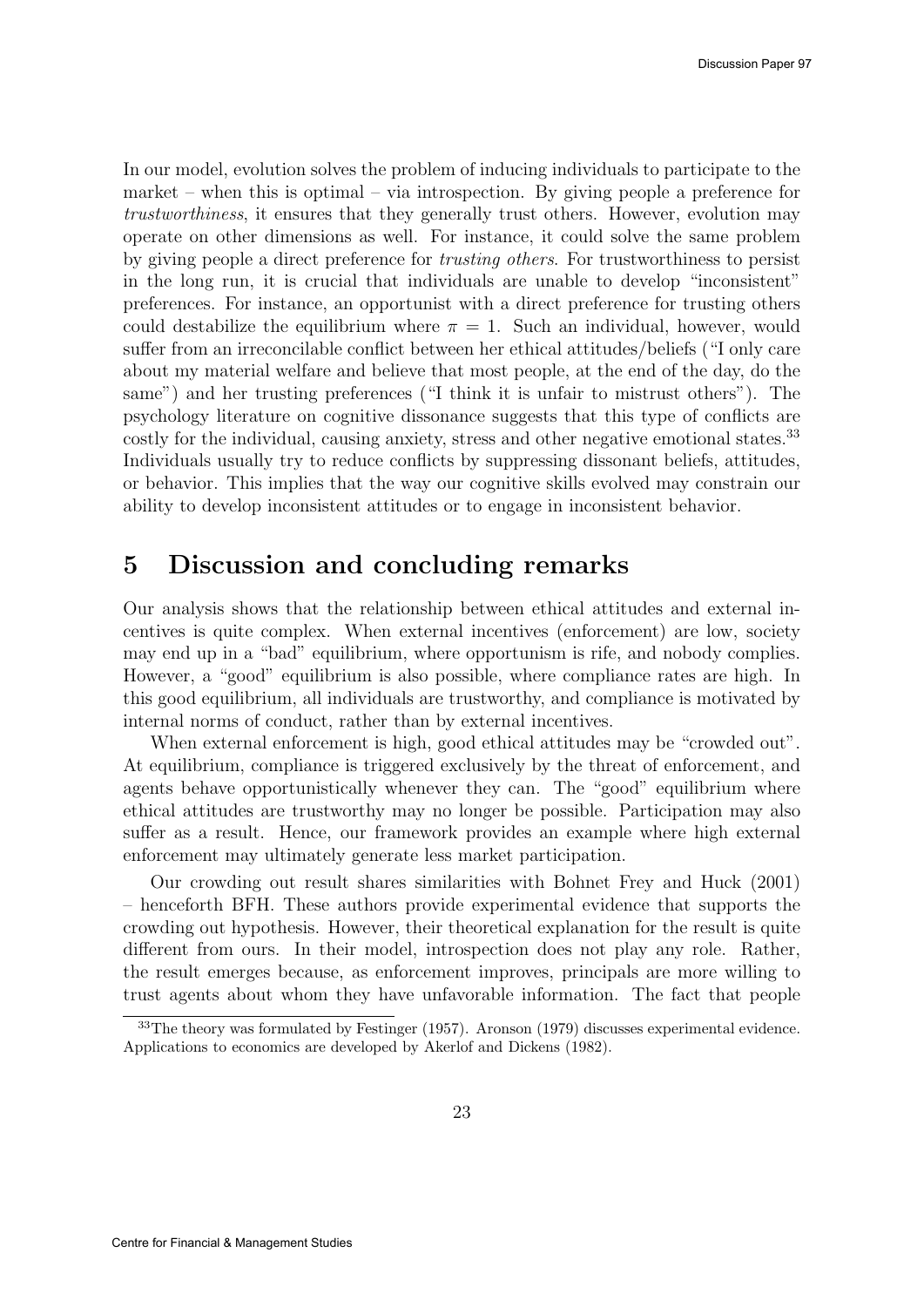possess individual-specific information about their counterparties' types plays a crucial role for the result. Here, we show that the crowding out effect also extends to the case of interactions among strangers. Moreover, in our model crowding out arises because higher enforcement encourages opportunistic principals to take more chances, and therefore counteracts the selection effect. The result is thus a consequence of the differences in the payoffs that different types are able to earn when acting as principals. By contrast, in BFH the result arises from the payoffs that different types obtain when acting as agents. The idea is that trustworthy agents are identified as such by principals, and are therefore trusted more often. In turn, this generates a direct material advantage for trustworthy agents. In our framework, this potential source of material advantage for trustworthy agents is ruled out by construction. The market works under conditions of complete anonymity, and the material payoff of agents behaving in a trustworthy manner is normalized to zero. Our explanation for crowding out can therefore be seen as complementary to that proposed by BFH.

A lesson that emerges from our analysis is that measures that are beneficial in the short-term may not necessarily be beneficial once their long-term effect on preferences is factored in. A policy that benefits opportunists relatively more than trustworthy would select in favor of opportunistic attitudes in the long-term. This would reinforce the very behavior that the policy was set to counteract. In our framework, higher enforcement may end up doing just that, by encouraging greater participation by opportunists.

There is a general point here, which actually applies beyond the specifics of the model at hand. When assessing a policy, standard economic analysis usually concentrates on the policy's effects on the payoffs of different groups in society. Typical questions asked are: "Who benefits from the policy?" and "Who loses from it?". If everyone in society would benefit from a policy, then the policy is generally deemed to be desirable. As we have seen, however, this approach may no longer be appropriate once the endogeneity of ethical attitudes is taken into account. In that case, comparing relative gains may become important. The question "Who benefits relatively more from the policy?" becomes crucial for understanding how the policy may affect the long-run distribution of ethical attitudes in society. This may for instance be relevant when considering "bail out" policies that forgive opportunistic behavior in the name of the common good.

Finally, although we have shown that higher external incentives may in some cases crowd out good ethical attitudes, crowding in is also possible. This may for instance occur when the gains that may be reaped from market participation are actually not very large. In this case, some minimum level of enforcement may be necessary in order to lure anyone to participate in the market. The presence of some external incentives may therefore provide the necessary leeway for trustworthy attitudes to spread within society.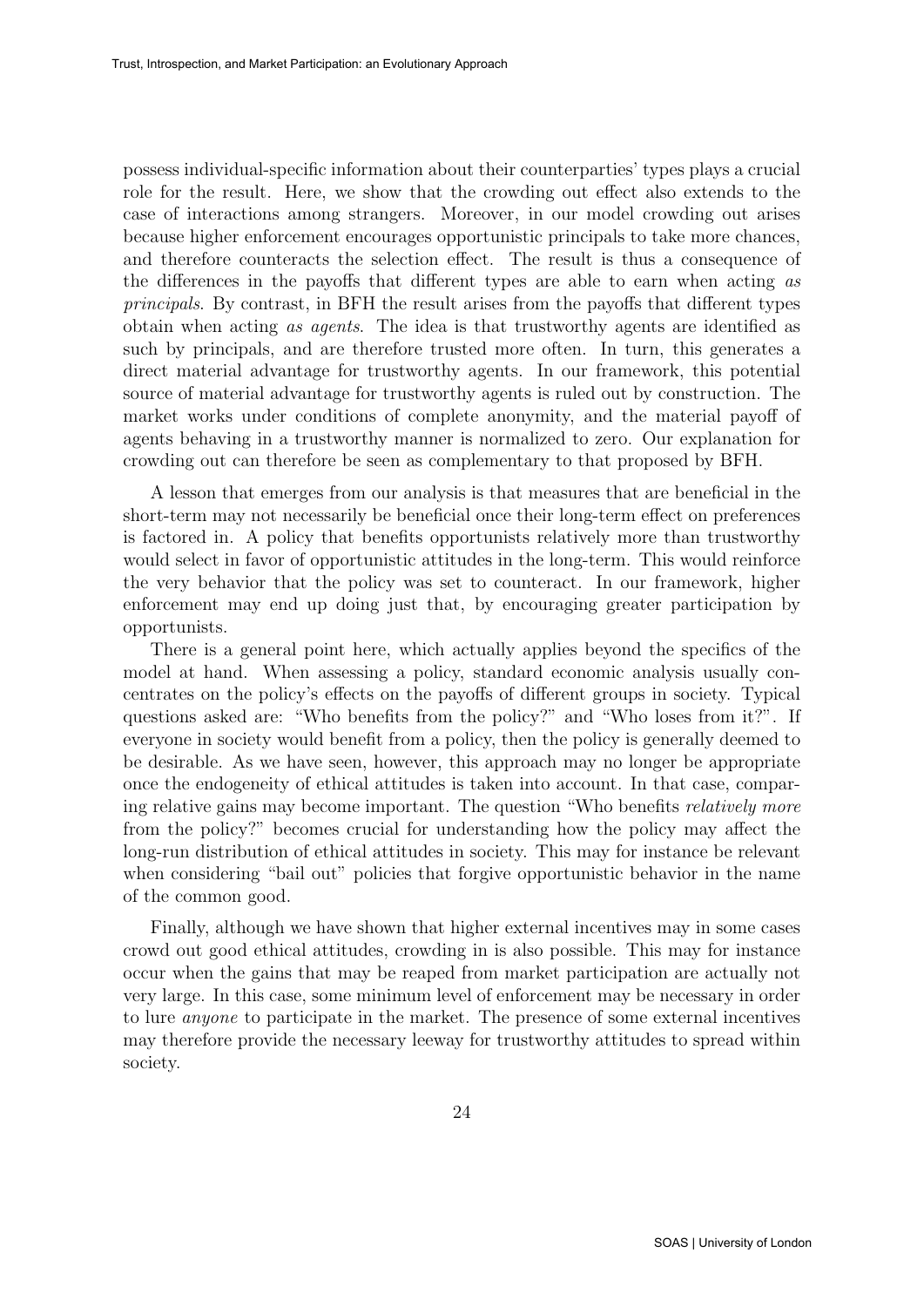### 6 Appendix

#### 6.1 Proof of Proposition 4

We start with point 2 (b). Given  $R(\phi) \in (R_1, R_2]$ , only type T individuals who observe  $x = 1$  invest. Hence,  $X^T = \{1\}$  and  $X^O = \emptyset$ , which implies  $\int_{x \in X} dG(x|\pi) = \pi$  and  $\int_{x \in X^O} dG(x|\pi) = 0$ . Rearranging the expression for relative fitness (16) one obtains,

$$
\Omega(\pi;\phi) = \pi(\pi\theta + (1-\pi)\phi\theta - \alpha - \pi\rho(1-\phi))
$$
\n(6.1)

This can be rewritten as

$$
\Omega(\pi;\phi) = \pi\theta(1-\phi)\left[\pi\frac{\theta-\rho}{\theta} - R(\phi)\right]
$$
\n(6.2)

If  $(\theta - \rho)/\theta > R(\phi)$ , then, for  $\epsilon > 0$  vanishing,  $\Omega(1 - \epsilon; \phi) > 0$  and  $\Omega(\epsilon; \phi) < 0$ . Hence, both  $\pi = 1$  and  $\pi = 0$  are evolutionary stable. For  $\pi = \hat{\pi} \equiv \theta R(\phi)/(\theta - \rho)$ ,  $\Omega(\pi; \phi) = 0$ . Since the derivative of  $\Omega$  evaluated at  $\pi = \hat{\pi}$  is positive,  $\hat{\pi}$  is not evolutionary stable, but determines the basins of attraction of  $\pi = 1$  and  $\pi = 0$ . Consider now point 2 (a). If  $R(\phi) \in (R_0, R_1]$ , type T invest for both signal realizations  $\{0, 1\}$ . Type O invest when observing  $x = 1$ . Hence,  $X^T = \{0, 1\}$  and  $X^O = \{1\}$ , which imply  $\int_{x \in X^T} dG(x|\pi) = 1$  and  $\int_{x \in X^O} dG(x|\pi) = \pi$ . From (16),

$$
\Omega(\pi; \phi) = (1 - \pi)(\pi \theta + (1 - \pi)\phi \theta - \alpha) - [\pi + (1 - \pi)\pi]\rho(1 - \phi)
$$
(6.3)

This can be rewritten as

$$
\Omega(\pi;\phi) = (1-\pi)\theta(1-\phi)\left[\pi\frac{\theta-\rho}{\theta} - R(\phi)\right] - \pi\rho(1-\phi) \tag{6.4}
$$

Notice that, for  $\epsilon$  small,  $\Omega(1 - \epsilon; \phi) < 0$  and  $\Omega(\epsilon; \phi) < 0$ , which imply that  $\pi = 0$ is evolutionary stable, while  $\pi = 1$  is not evolutionary stable. Notice also that in this case  $(6.4)$  is an increasing-decreasing function of  $\pi$  which takes negative values at  $\pi = 0$  and  $\pi = 1$  and has an interior maximum at

$$
\pi^M = \frac{1}{2} + \frac{\theta R(\phi) - \rho}{2(\theta - \rho)}\tag{6.5}
$$

Substituting  $\pi^M$  in (6.4) shows that, if  $\theta^2(1 - R(\phi))^2 > 4\theta\rho - 4\rho^2$ , then there exists a value  $\pi^* \in (0,1)$  of  $\pi$  such that  $\Omega(\pi^*; \phi) = 0$  and the derivative of  $\Omega$  evaluated at  $\pi^*$ is negative. As a result,  $\pi^*$  is evolutionary stable.

Finally, consider point 1. Inspection of (6.2) and (6.4) shows that  $\Omega(\pi;\phi)$  is negative for all  $\pi \in [0, 1]$  when  $(\theta - \rho)/\theta \le R(\phi)$ . Hence, only  $\pi = 0$  is evolutionary stable.  $\Box$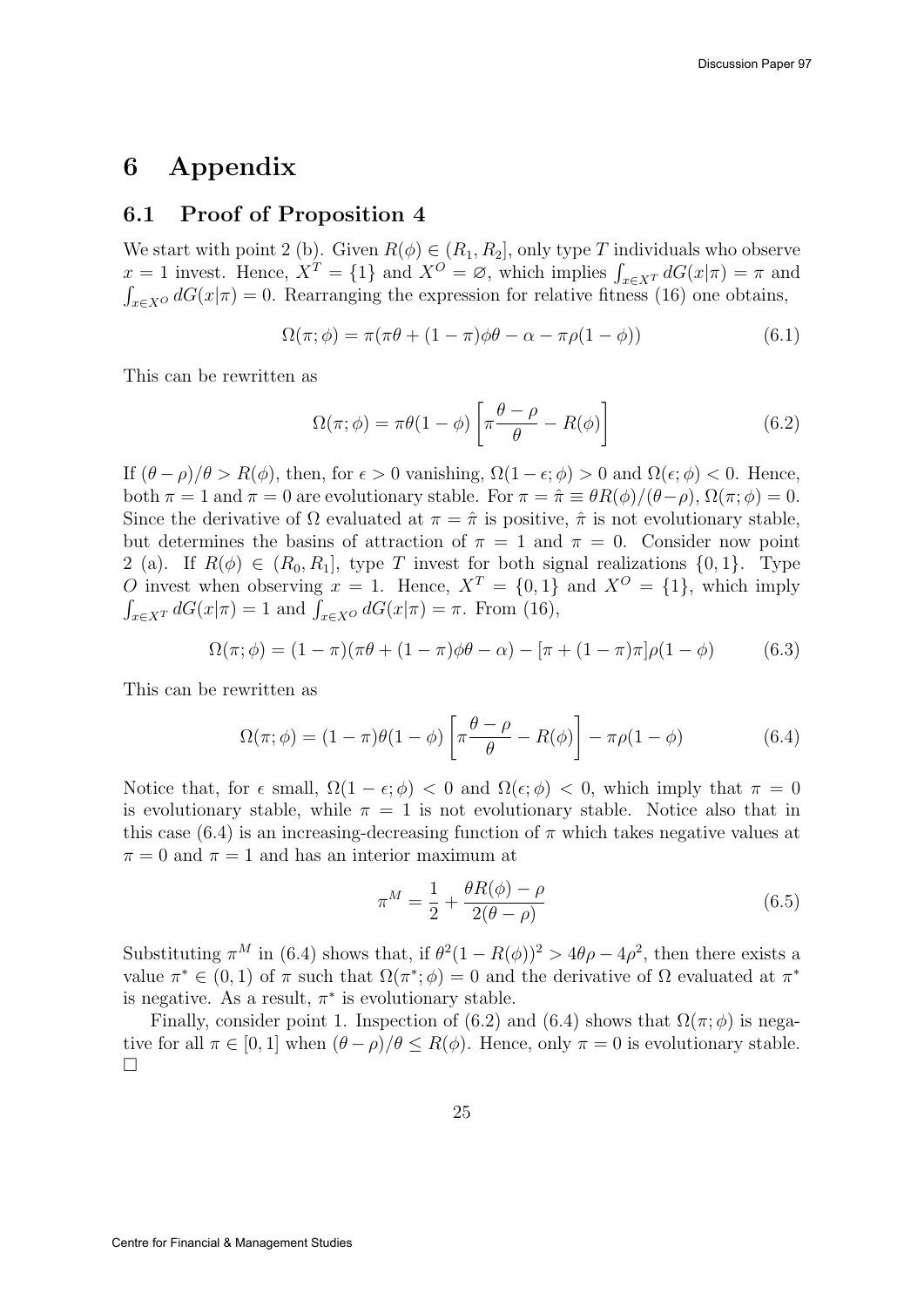## 7 Parameters and explanation for figures (material not meant for publication)

All figures are based on the assumption of uniform prior in  $(0, 1)$ . This implies

$$
R_2 \equiv \frac{\Pi_3}{\Pi_2} = 0.75, \ R_1 \equiv \frac{\Pi_2 - \Pi_3}{\Pi_1 - \Pi_2} = 0.5, \ R_0 \equiv \frac{\Pi_1 - 2\Pi_2 + \Pi_3}{1 - 2\Pi_1 + \Pi_2} = 0.25. \tag{7.1}
$$

All figures are based on  $\theta = 1.5$  and  $\alpha = 1$  and are generated by changing the values for  $\rho$  and  $\phi$ .

#### Figure 1

In this case,  $\rho = 0.4$  and  $\phi = 0.2$ . This implies  $R(\phi) = 0.58\overline{3}$ . Hence,  $R(\phi)$  is between 0.5 and 0.75. As a result, only type T observing  $x = 1$  invest. Hence, the share of type T who invest is  $\pi$  and the share of type O who invest is 0. From (16), relative fitness is

$$
\Omega(\pi;\phi) = \pi\theta(1-\phi)\left[\pi\frac{\theta-\rho}{\theta} - R(\phi)\right]
$$
\n(7.2)

#### Figure 2

In this case,  $\rho = 0.8$  and  $\phi = 0.2$ .  $R(\phi)$  is still between 0.5 and 0.75 so that the expression for relative fitness is the same as in figure 1.

#### Figure 3

In this case,  $\rho = 0.1$  and  $\phi = 0.5$ . Everything else is as in Figure 1.  $\phi = 0.5$  now implies  $R(\phi) = 0.\overline{3}$ . Hence,  $R(\phi)$  is between 0.25 and 0.5. As a result, all type T and the share of type O observing  $x = 1$ . The share of type T who invest is thus 1 and the share of type O is  $\pi$ . From (16), relative fitness is

$$
\Omega(\pi;\phi) = (1-\pi)\theta(1-\phi)\left[\pi\frac{\theta-\rho}{\theta} - R(\phi)\right] - \pi\rho(1-\phi) \tag{7.3}
$$

#### Figure 4

In this case,  $\rho = 0.4$  as in figure 1,  $\phi' = 0.2$  and  $\phi'' = 0.3$ .  $R(\phi') = 0.58\overline{3}$  while  $R(\phi'') = 0.52381$ . Both numbers are between 0.5 and 0.75. As a result, the expression for relative fitness is as in figure 1.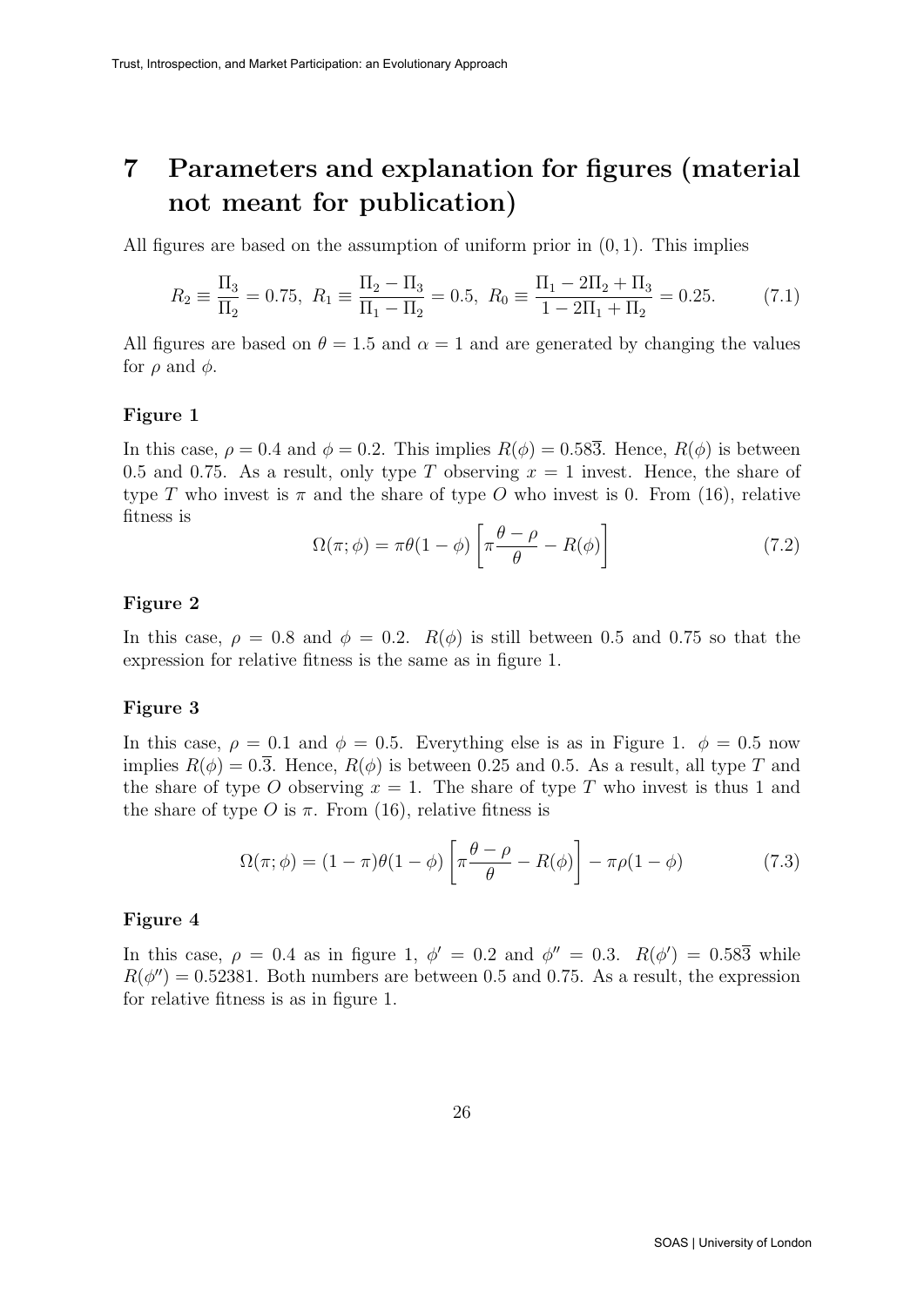#### Figure 5

In this case,  $\rho = 0.4$  as in figure 1,  $\phi' = 0.2$  and  $\phi'' = 0.5$ .  $R(\phi') = 0.58\overline{3}$ , but  $R(\phi'') = 0.\overline{3}$ . Hence  $R(\phi')$  is between 0.5 and 0.75, so that the expression for relative fitness is as in figure 1.  $R(\phi'')$  is between 0.25 and 0.5 so that the expression for relative fitness is as in figure 3.

### References

- [1] Acemoglu, D., Chernozhukov, V., and Yildiz, M. (2009) "Fragility of Asymptotic Agreement under Bayesian Learning" Mimeo.
- [2] Adriani, F., and Sonderegger, S. "Why do Parents Socialize their Children to Behave Pro-Socially? An Information-Based Theory" CeFiMS Working Papers, DP96.
- [3] Akerlof, G. A., and Dickens, W. T. (1982) "The Economic Consequences of Cognitive Dissonance" American Economic Review, 72: 307-319.
- [4] Aronson, E. (1979) "The Social Animal", W.H. Freemam, San Francisco, CA.
- [5] Bester H., and Güth, W. (1998) "Is altruism evolutionarily stable?" Journal of Economic Behavior and Organization 34: 193–209.
- [6] Binmore, K. (1994) "Game Theory and the Social Contract. Volume 1: Playing Fair" MIT Press, Cambridge.
- [7] Binmore, K. (2005) "Natural Justice" Oxford University Press, Oxford.
- [8] Bisin, A., and Verdier, T., (2001) "The Economics of Cultural Transmission and the Dynamics of Preferences" Journal of Economic Theory, 97: 298-319.
- [9] Bohnet, I., Frey, B.S., and Huck, S. (2001) "More Order with Less Law: On Contract Enforcement, Trust, and Crowding" American Political Science Review. 95: 131-144.
- [10] Bowles, S. (1998) "Endogenous Preferences: The Cultural Consequences of Markets and Other Economic Institutions" Journal of Economic Literature, 36: 75- 111.
- [11] Bowles, S. (2004) "Microeconomics: Behavior, Institutions, and Evolution" Princeton University Press, Princeton, NJ.
- [12] Butler, J., Giuliano, P., and Guiso, L. (2009) "The Right Amount of Trust". Mimeo.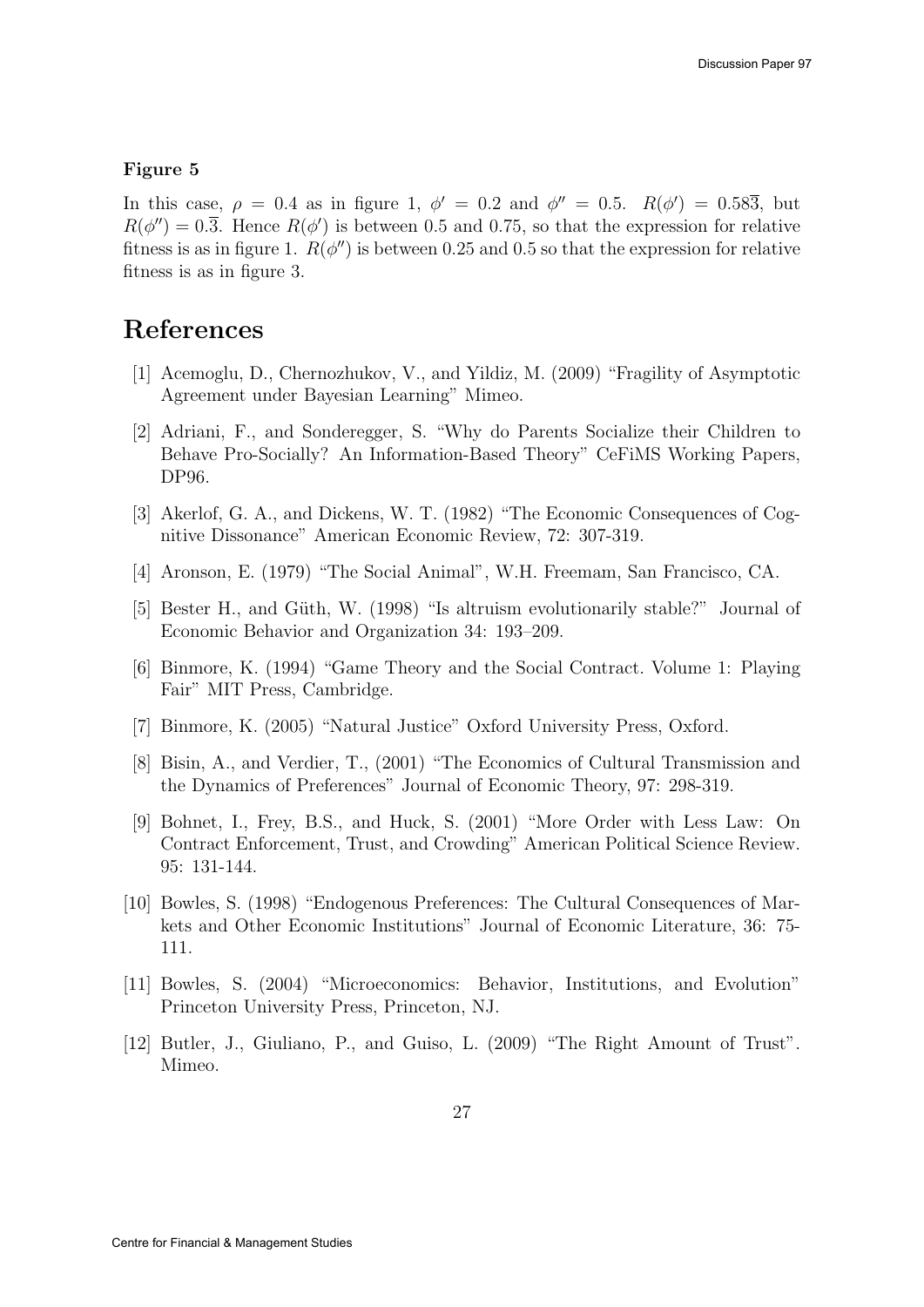- [13] Dawes, R.M. (1989)"Statistical criteria for establishing a truly false consensus effect" Journal of Experimental Social Psychology. 25: 1-17.
- [14] Dekel, E., Ely, J.C., and Yilankaya, O. (2007) "Evolution of Preferences" Review of Economic Studies. 74: 685-704.
- [15] De Long, J.B., Shleifer, A., Summers, L.H, and Waldmann, R.J., (1990) "Noise Trader Risk in Financial Markets" Journal of Political Economy, 98: 703-38.
- [16] Ellingsen, T., and Johanneson M. (2004) " Promises, Threats and Fairness" Economic Journal, 114: 397–420.
- [17] Festinger, L. (1957) "A Theory of Cognitive Dissonance", Row, Peterson, Evanston, IL.
- [18] Francois, P. and Zabojnik, J. (2005) "Trust Social Capital and the Process of Economic Development" Journal of the European Economics Association, 31: 51-94.
- [19] Francois, P. (2008) "Norms and Institutions", Mimeo.
- [20] Glaeser, E.L., Laibson, D.I., Scheinkman, J.E., and Soutter, C.L. (2000) "Measuring Trust" Quarterly Journal of Economics, 115: 811-846.
- [21] Guiso, L., Sapienza, P., and Zingales, L., (2008) "Trusting the Stock Market" Journal of Finance, 63: 2557-2600.
- [22] Guiso, L., Sapienza, P., and Zingales, L. (2004) "The Role of Social Capital in Financial Development" American Economic Review, 94: 526-556.
- [23] Güth, W. (1995) "An Evolutionary Approach to Explaining Cooperative Behavior by Reciprocal Incentives" International Journal of Game Theory. 24: 323–44.
- [24] Güth, W. and Yaari, M. (1992) "An Evolutionary Approach to Explain Reciprocal Behavior in a Simple Strategic Game" in U. Witt. Explaining Process and Change – Approaches to Evolutionary Economics. Ann Arbor. 23–34.
- [25] Hauk, E., and Saez-Martı M., (2002), "On the Cultural Transmission of Corruption" Journal of Economic Theory 107: 311-335.
- [26] Huck, S. (1998) "Trust, treason, and trials: An example of how the evolution of preferences can be driven by legal institutions" Journal of Law, Economics, and Organization 14: 44-60.
- [27] Huck, S., and Oechssler, J. (1999) "The Indirect Evolutionary Approach to Explaining Fair Allocations." Games and Economic Behavior 28: 13-24.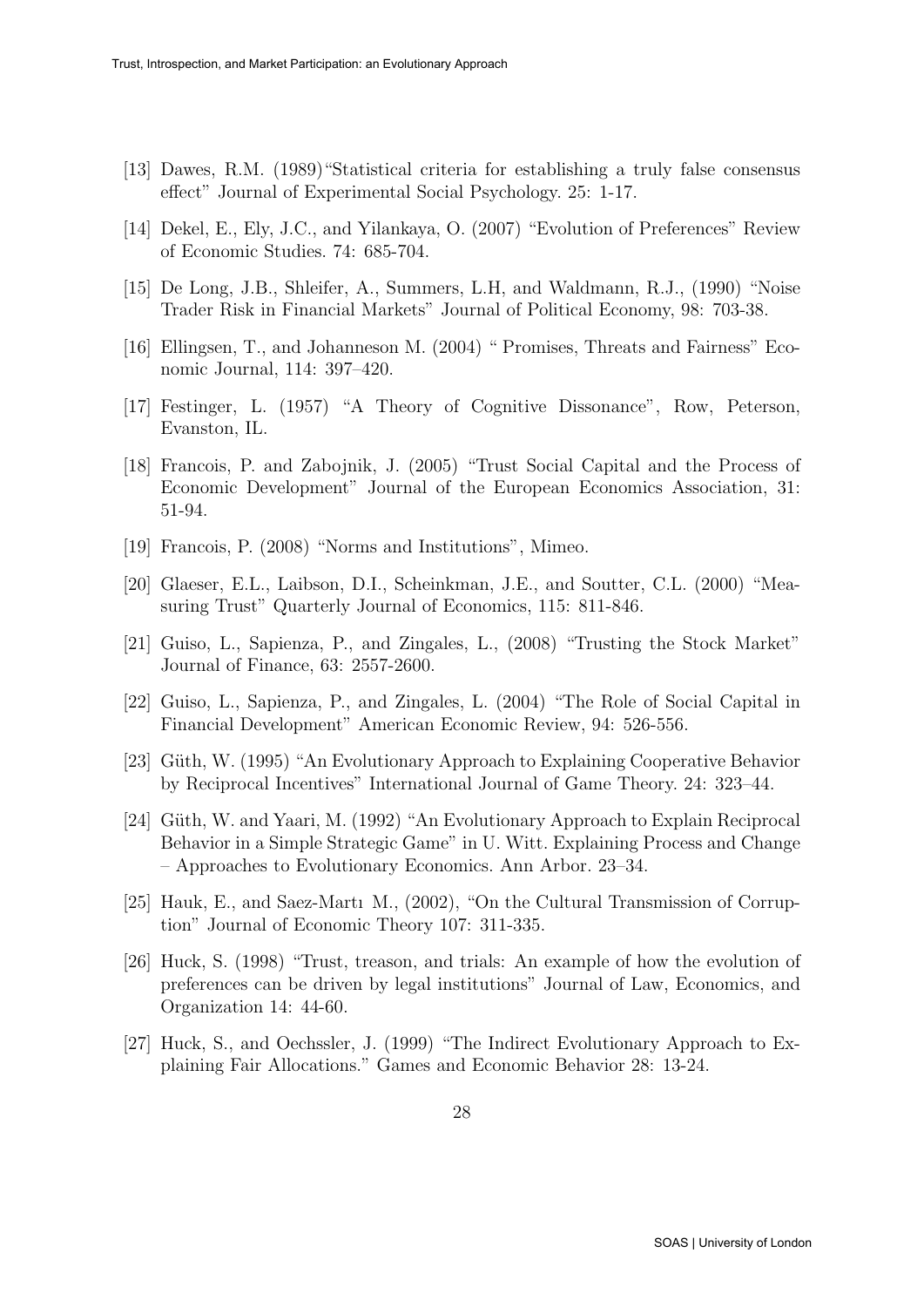- [28] Kurz, M. (1994) "On the Structure and Diversity of Rational Beliefs," Economic Theory 4: 877-900.
- [29] Maynard Smith, J., and Price, G., (1973) "The Logic of Animal Conflict", Nature 246: 15-18.
- [30] Maynard Smith, J., (1982) "Evolution and the Theory of Games" Cambridge University Press, Cambridge.
- [31] Orbell, J., and R.M. Dawes (1991) "A 'Cognitive Miser' Theory of Cooperators' Advantage" American Political Science Review. 85: 515-528.
- [32] Rayo, L., and Becker, G.S. (2007) "Evolutionary Efficiency and Happiness" Journal of Political Economy, 115: 302-37.
- [33] Robson, A.J. (1990) "Efficiency in Evolutionary Games: Darwin, Nash, and the Secret Handshake" Journal of Theoretical Biology 144: 379-396.
- [34] Robson, A.J. (2001) "Why Would Nature Give Individuals Utility Functions?" Journal of Political Economy 109: 900-914.
- [35] Ross L., Greene, D., and House, P., (1977) "The false consensus effect: An egocentric bias in social perception and attribution processes" Journal of Experimental Social Psychology 13: 279-301.
- [36] Samuelson, L. (2001) "Introduction to the Evolution of Preferences" Journal of Economic Theory. 97: 225-230.
- [37] Samuelson, L. and J. Swinkels (2006) "Information, Evolution and Utility" Theoretical Economics. 1:119-142.
- [38] Samuelson, L. (2004) "Information-Based Relative Consumption Effects" Econometrica. 72: 93-118.
- [39] Sapienza, P., Toldra, A., and Zingales, L., 2007. "Understanding Trust" CEPR Discussion Papers, 6462.
- [40] Singer, T., and Fehr, E. (2005) "The Neuroeconomics of Mind Reading and Empathy", American Economic Review, Papers and Proceedings, 95: 340-345.
- [41] Tabellini, G., (2008) "The Scope of Cooperation: Values and Incentives", Quarterly Journal of Economics, forthcoming.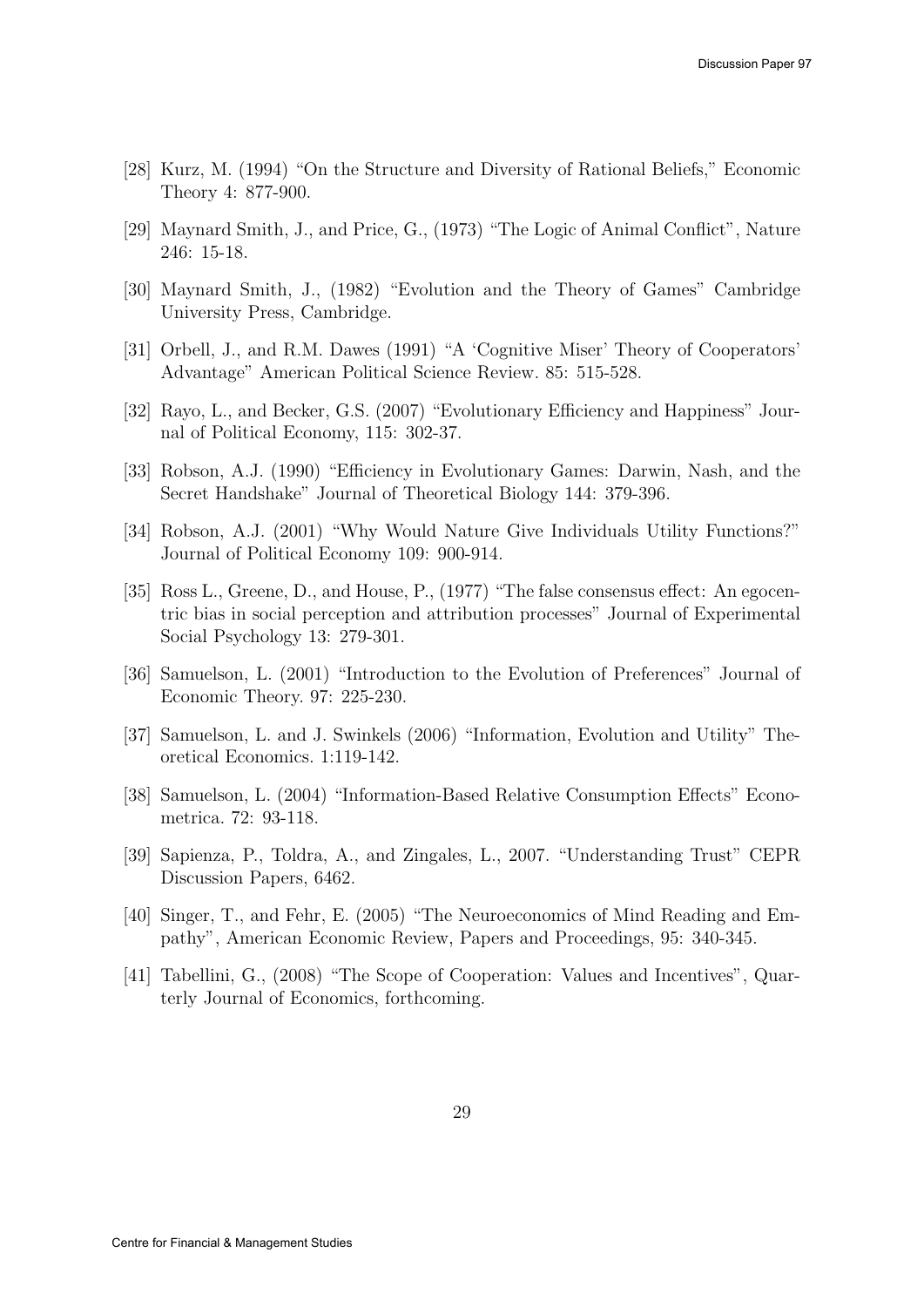



30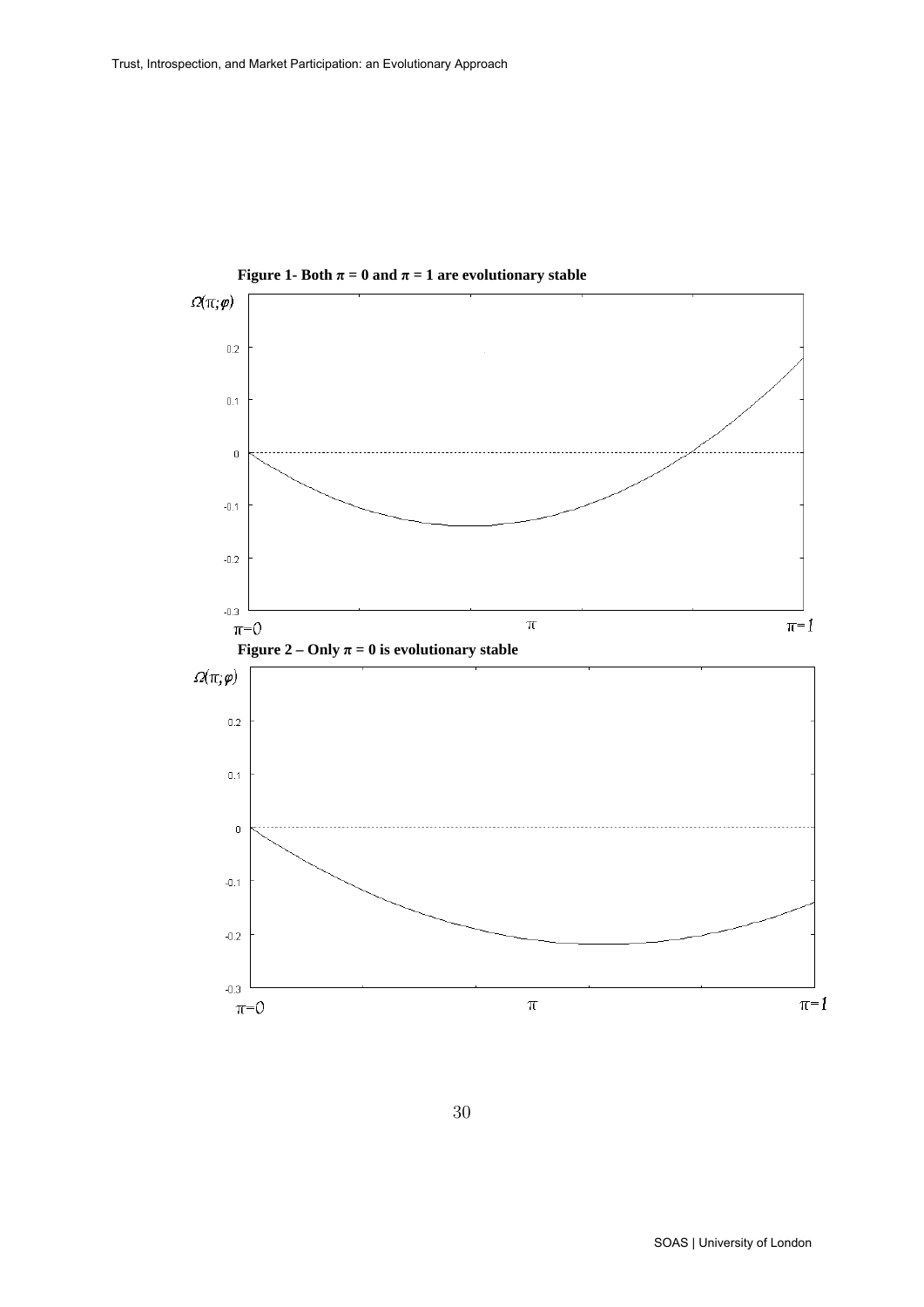